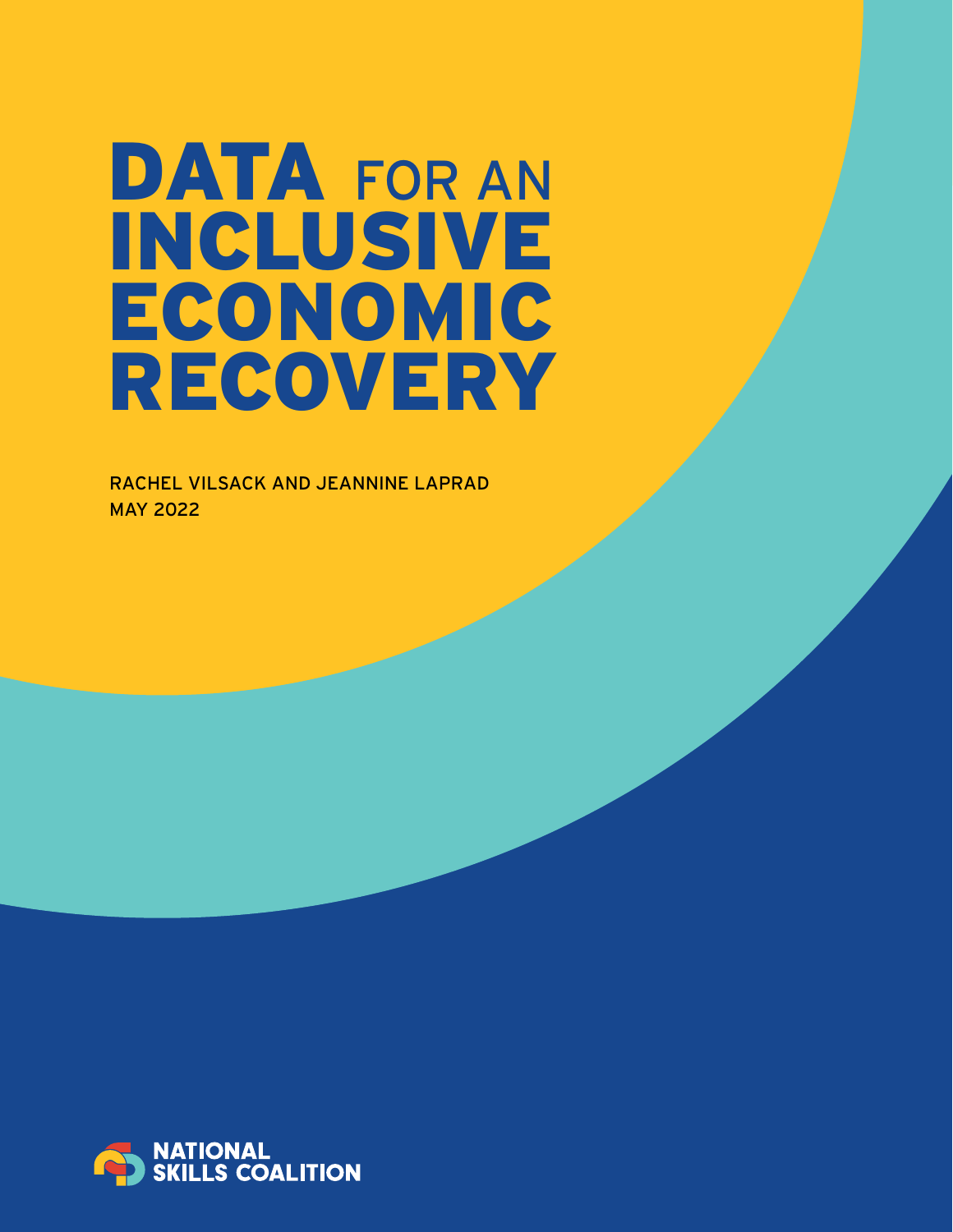### ABOUT THIS POLICY BRIEF:

Public data and accountability are key to an inclusive economic recovery. We need data on how different workers and businesses are faring in the recovery, so we can hold policymakers accountable to equitable outcomes for those most impacted. Disparities and inequities in skills training programs can only be eliminated if there is high-quality information on program outcomes available to practitioners and policymakers to assess and address equity gaps.

This policy brief provides recommendations on how to measure and report on what matters to help diminish structural inequities and to shape implementation of federal recovery investments as well as new state and federal workforce investments for years to come.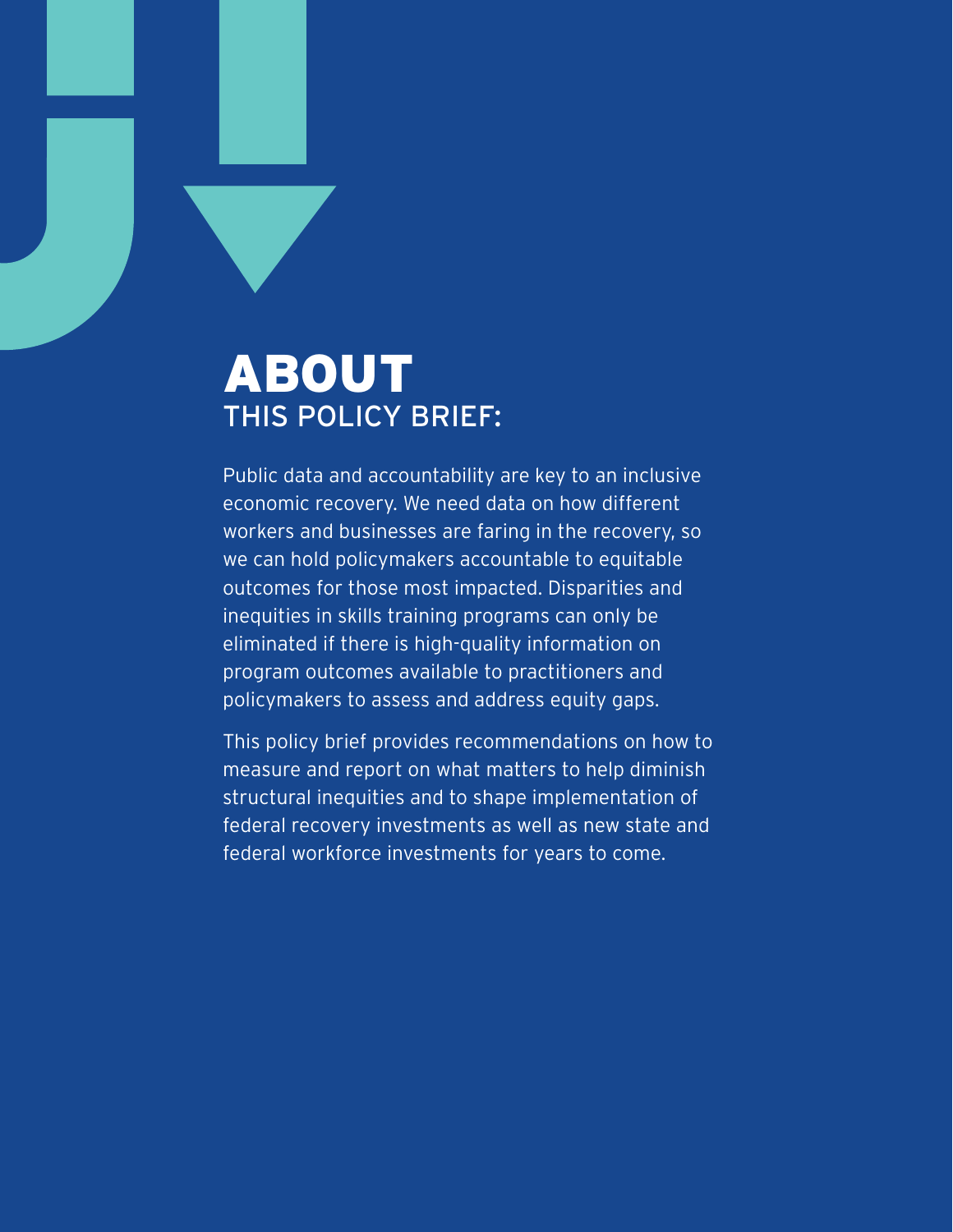## TABLE OF CONTENTS

- **2 Introduction – Our Goal: An inclusive economic recovery**
- **5 Move towards accountability: Better data leads to better skills policies**
	- 7 Sidebar: What is evidence-based policymaking?
- **8 Monitor outcomes: Disaggregate data to close equity gaps**
	- 10 Policy Recommendations
	- 13 Sidebar: Why data disaggregation matters to equity
- **15 Measure what matters: Establish enhanced outcome metrics across skills investments**
	- 17 Policy Recommendations
	- 23 Sidebar: What is the College Transparency Act?
- **24 Make visible who's better off: Report the outcomes of skills policies**
	- 26 Policy Recommendations
	- 28 Sidebar: Good labor market and outcomes data needed to signal credential quality
- **31 Appendix A: Model Legislative Text to Mandate Public Reporting on Skills Training Outcomes**
- **33 Appendix B: Glossary of Terms**

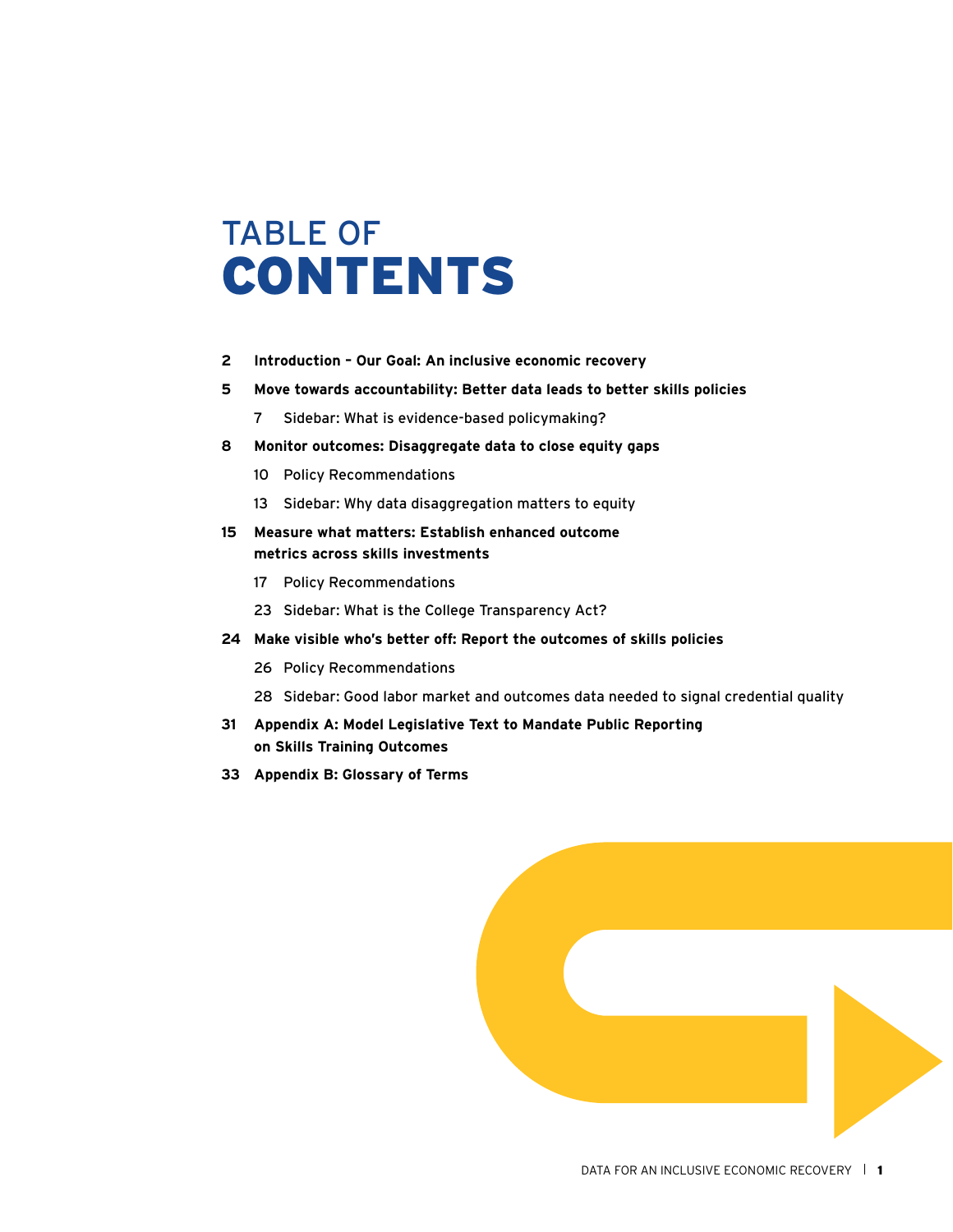## INTRODUCTION: OUR GOAL: AN INCLUSIVE ECONOMIC RECOVERY

An inclusive economic recovery is an expansion of the U.S. economy in which the workers and businesses who were most impacted by the pandemic, as well as workers who have been held back by structural barriers of discrimination or lack of opportunity, are empowered to equitably participate in and benefit from the economy's expansion and restructuring. We believe a set of expansive, industry- and worker-targeted skills policies at both the federal and state levels, accompanied by the necessary income and social service supports to keep workers and businesses whole during this transition, must be part of the strategy in pursuit of that goal.

From National Skills Coalition's *Skills for an Inclusive Economic Recovery. 1*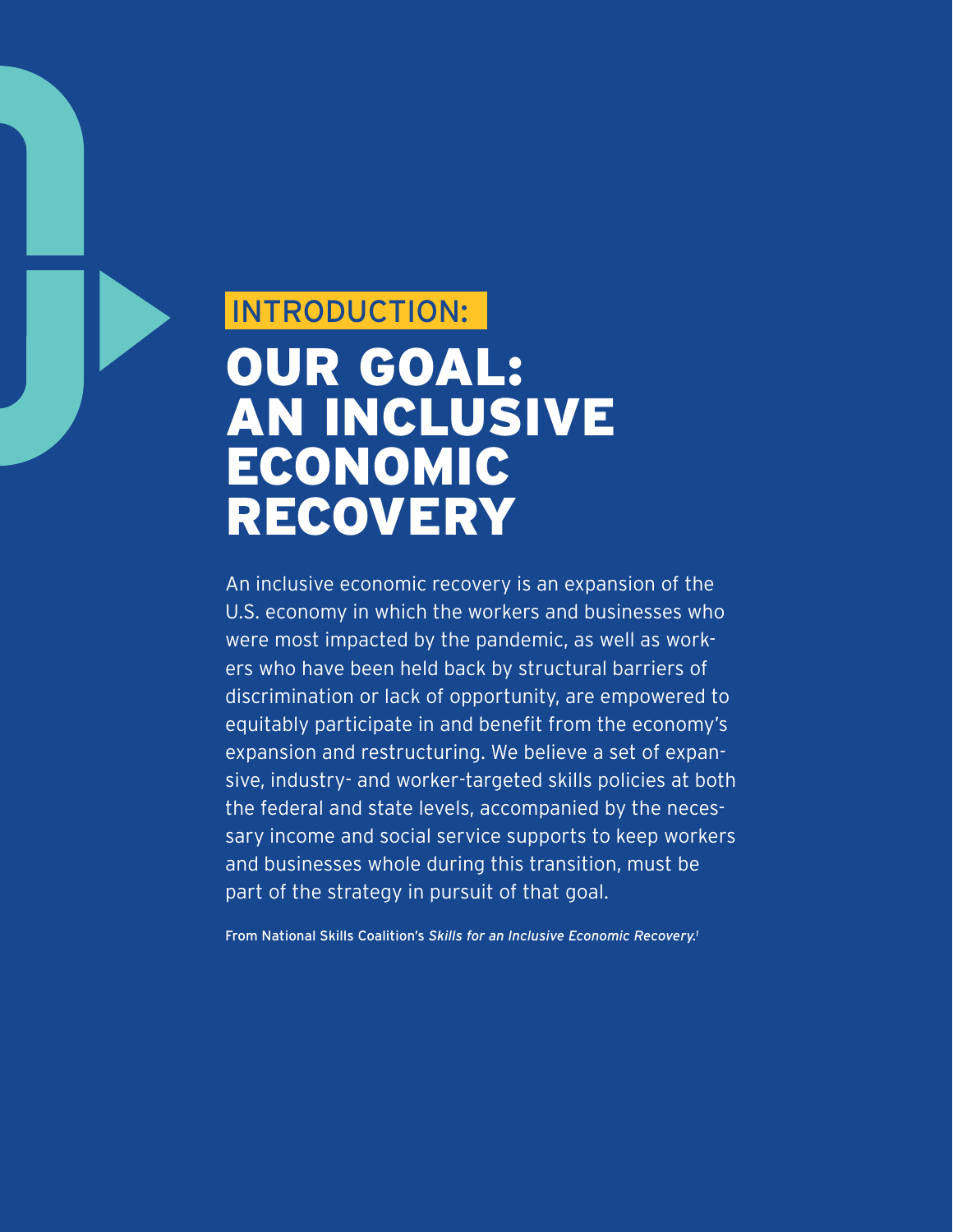**Whether it's an expected technological change, an unexpected natural disaster, or a global pandemic, economic shocks threaten the lives and well-being of workers, families, and communities.** These shocks can also amplify the vital role that working people play in our nation and economy. Working people treat patients in hospitals and dispense prescriptions in pharmacies; they manufacture and deliver essential goods; and they keep the internet and other critical utilities operational.

While millions of working people have kept our country running during the pandemic, others lost their jobs as businesses in high-contact industries like hospitality and retail shut down and didn't reopen. In the midst of the pandemic, the unemployment rate reached a record high of 14.7 percent,<sup>2</sup> and Americans suffering permanent job loss peaked at 3.7 million.<sup>3</sup> As of April 2022, roughly one in four unemployed workers has been jobless for six months or more, and 5.9 million people want a job but are not actively looking for work and, thus, are not counted in national labor force estimates.4

The impacts of an economic shock are rarely even. During the pandemic, workers without a college degree were hit particularly hard. The unemployment rate for people with only a high school diploma reached 17.3% — more than double the rate for those with at least a bachelor's degree.5 Black, Latinx, Indigenous, immigrant, and other workers of color (already less likely to have a bachelor's degree) were also overrepresented both in frontline, essential jobs and in industries that were highly affected by the economic shutdown and business closures. Black and Latinx business owners permanently closed their doors at disproportionate rates.<sup>6</sup> The majority of pandemic-related job losses have been experienced by women.

These alarming and disproportionate impacts have exacerbated longstanding race, gender, and class inequities in our labor market and

illuminated the enduring injustices and structural barriers that have limited people – particularly people of color – from accessing education, training, and economic opportunities.

A truly inclusive economic recovery means that the workers and businesses who were most impacted by this pandemic, as well as workers who have been held back by structural barriers of discrimination or lack of opportunity, are empowered to equitably participate in and benefit from the economy's expansion and restructuring.

Our nation's recovery from the deepest and most abrupt economic recession on record represents an opportunity to directly confront the generations of policies that haven't worked.7

The economic crisis resulting from COVID-19 has created an imperative to publicly invest in equitable skills training as part of a broader strategy to create an inclusive economic recovery. While not the only solution, high-quality, inclusive skills training has an essential role to play in supporting the workers and small businesses that have been most impacted by the pandemic. NSC continues to advocate for increased system capacity and expanded access to high quality, industry driven education and training that prepares workers for good jobs.

Investments with an eye toward equity particularly racial equity — are important not only because of the moral and economic imperative to dismantle structural racism

**WHILE WE ARE RICH IN COLLECTING DATA, WE ARE POOR IN HARNESSING IT TO DRIVE THE CHANGE WE NEED.**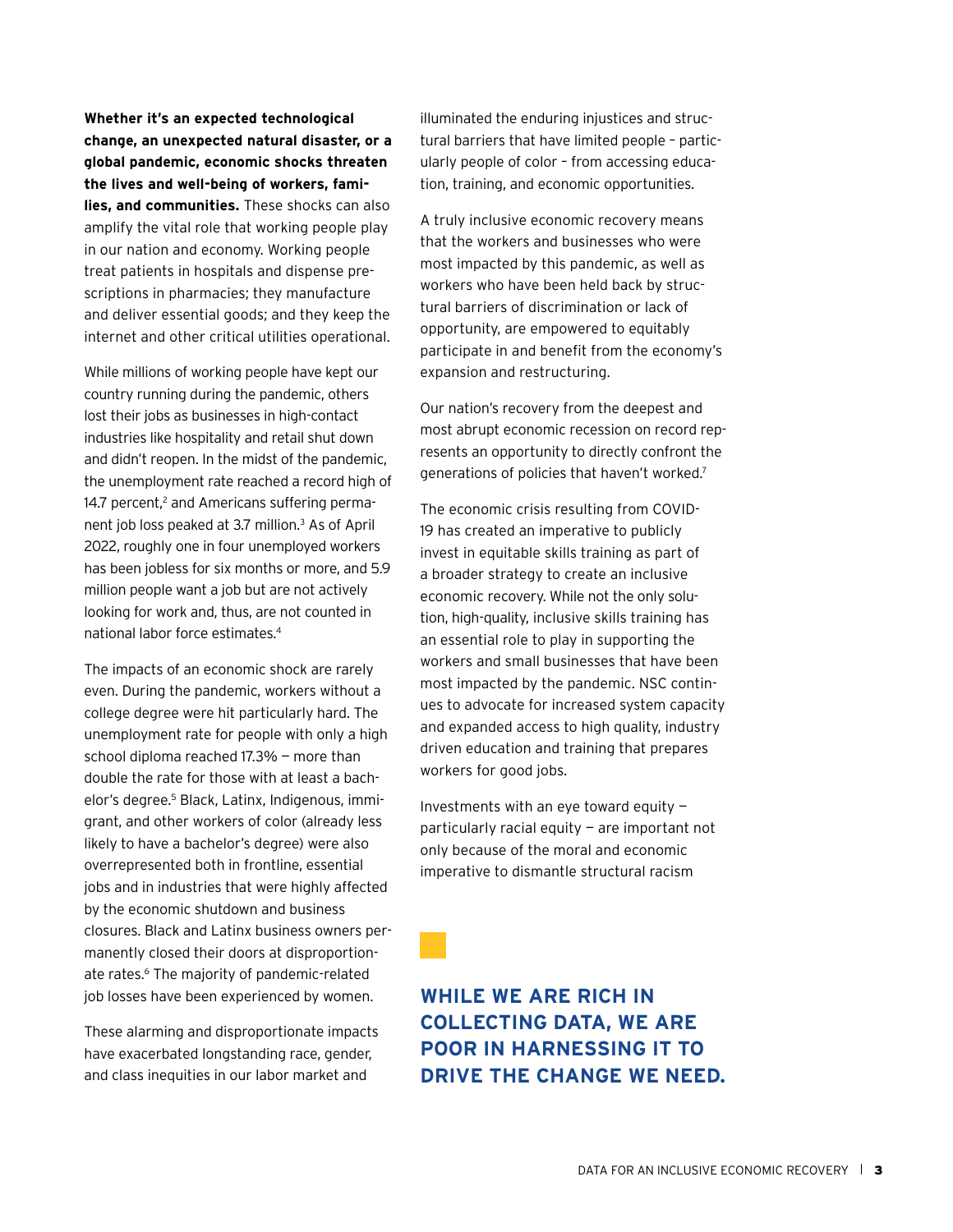

#### **THE PANDEMIC MAGNIFIED THE NEED FOR TIMELY, ACCURATE AND COMPLETE DATA, AS WELL AS DATA SYSTEMS THAT ARE AGILE ENOUGH TO GET ACTIONABLE INFORMATION INTO THE HANDS OF STAKEHOLDERS AND POLICYMAKERS.**

within the workforce education and training system, but to ensure these initiatives intentionally address: the disproportionate impact of the economic crisis on women, workers of color, immigrants, and workers with a high school diploma or less.

**To ensure our skills policies deliver on creating the equitable and inclusive conditions and outcomes desired, we will need data.** While we are rich in collecting data, we are poor in harnessing it to drive the change we need. Over 70 million individuals annually engage in our education, workforce, and social

services systems. And over \$1.4 trillion is spent on postsecondary education, on federal and state funding for education and workforce development systems and programs, and by the military on educational activities.<sup>8</sup>

Without common measures across skills training investments, we cannot begin to evaluate the success  $-$  or failure  $-$  of our economic recovery efforts on those who have been disproportionately impacted by economic shocks. Nor can we begin to leverage the strategies, administrative changes, and new policies that will center racial equity and ensure that workers who were previously held back by structural barriers of discrimination and lack of opportunity can participate in this economic recovery.

The pandemic magnified the need for timely, accurate and complete data, as well as data systems that are agile enough to get actionable information into the hands of policymakers. An inclusive economic recovery is one that identifies and uplifts those most impacted and centers proven strategies to support workers' pathways to skilled careers so that we can create a better post-pandemic future of work. To get there, we need data on who benefits from economic recovery policies and transparency on the outcomes of skills policies that allow us to gauge the well-being of workers and businesses.

Creating and implementing effective data and accountability policies require a clear vision and strong leadership. This vision must recognize the value of measuring what matters, funding the data system infrastructure that is needed, and creating a data-informed culture of shared accountability. Workforce practitioners, educators, and state and federal leaders must work together to invest in what works so that workers, businesses, and our communities equitably participate in and benefit from the economy's expansion and restructuring.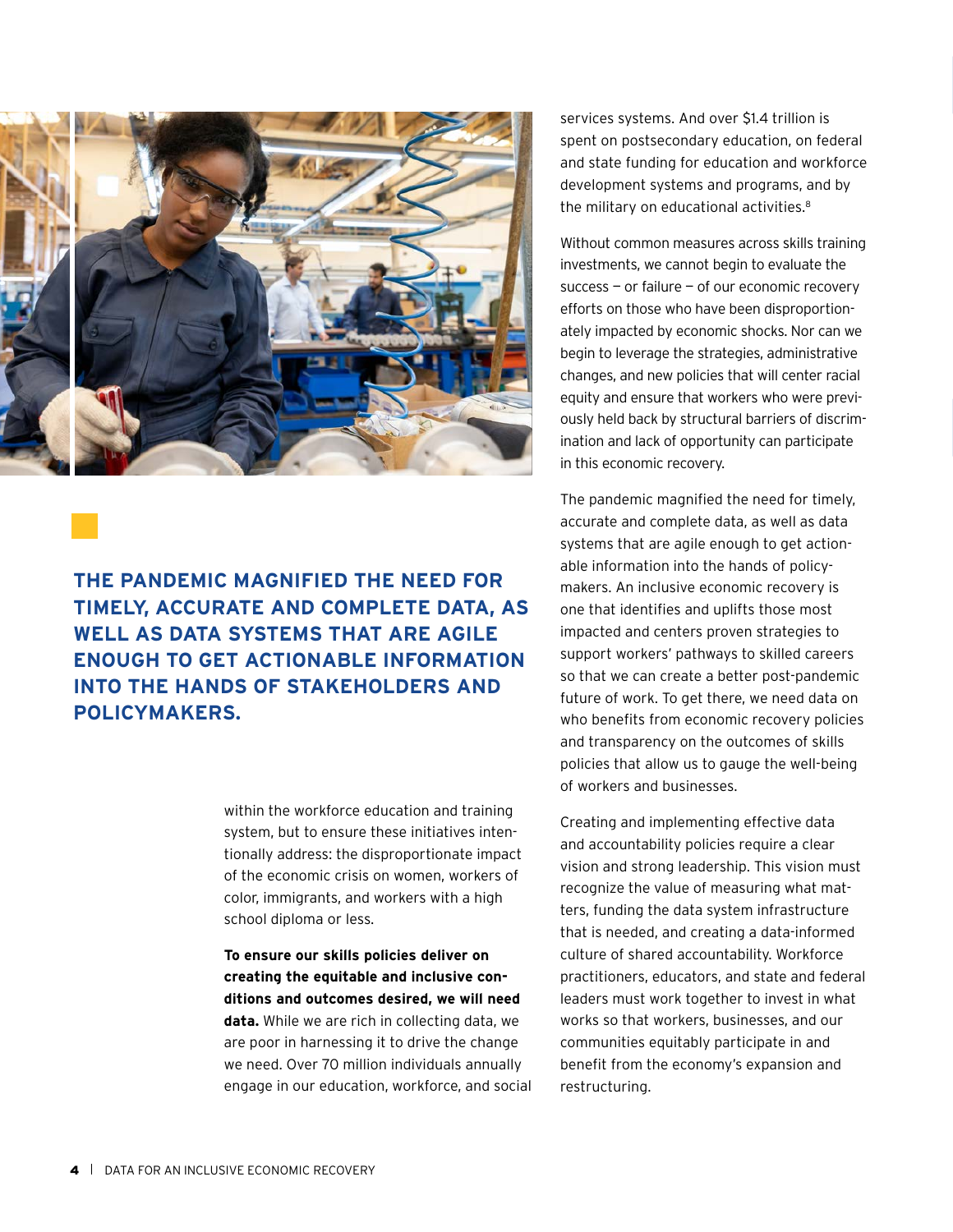## MOVE TOWARDS ACCOUNTABILITY: BETTER DATA LEADS TO BETTER SKILLS POLICIES

#### **PUBLIC DATA AND ACCOUNTABILITY REGARDING WHO IS BEING INCLUDED IN THIS RECOVERY.**

Report data on how different workers and businesses are faring in the recovery and hold policies accountable to equitable outcomes for those most impacted.

From National Skills Coalition's *Skills for an Inclusive Economic Recovery. 9*

DATA FOR AN INCLUSIVE ECONOMIC RECOVERY  $\parallel$  5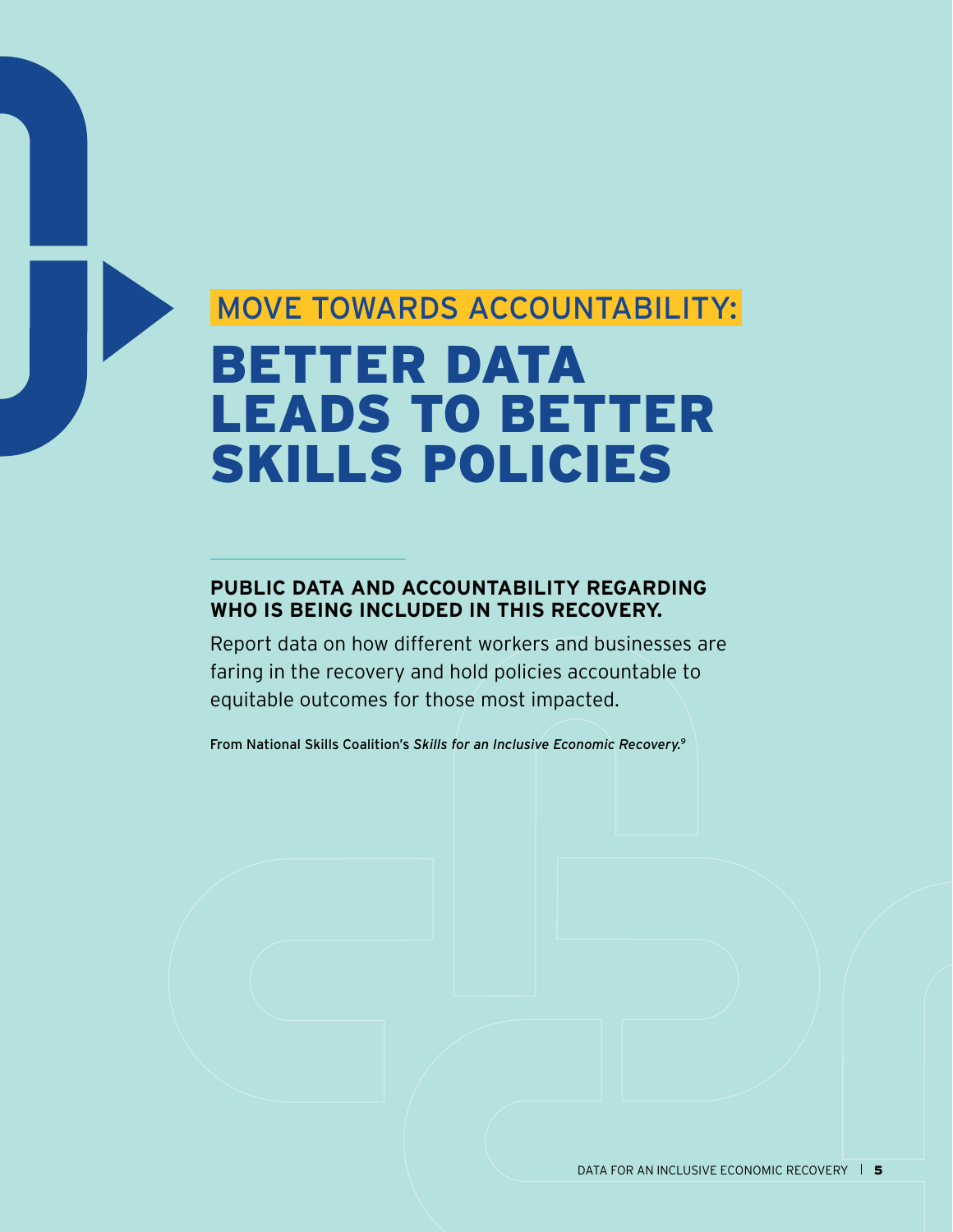**The culmination of a worldwide pandemic, an economic recession, and an imperative to address racial inequities in skills policies is a call to action to move from good intentions to holding policymakers accountable for making sound skills investments that advance racial equity.** Accountability must be a shared responsibility of the workforce system — from authorizing adequate funding levels and providing clear guidance at the federal level that allows states and local areas to serve displaced workers and the businesses who ultimately benefit from a workforce trained by public dollars.

Public data and accountability are critical in evaluating if workforce and skills training policies support an inclusive economic recovery. Our vision for better data and stronger workforce data policies requires that:

**• Federal agencies and states have a robust and forward-thinking approach to data** so policymakers proactively use data to change and advance new policies that support an inclusive economic recovery. State data leaders must also have the tools to access and make data publicly available. And local practitioners need more resources and increased capacity to use data in continuous improvement efforts.

- **• Federal agencies and states expand use of disaggregated data** to identify equity gaps in access to high-quality skills training and attainment of quality non-degree credentials that have value to workers and businesses.
- **• Federal policies make significant and ongoing investments in data systems and capacity, collaborate on shared and comparable outcome metrics, and prioritize public transparency** through existing legislation such as WIOA reauthorization or implementation of federal recovery legislation.
- **• Skills advocates understand how data policies provide value and transparency** for evaluating skills training and workforce programs and supporting evidence-based policy and decision-making that benefits workers and businesses.

Many federal and state leaders are committed to this vision and ensuring workforce data infrastructure and policies reflect what's needed to help local communities and institutions address equity gaps in workforce education and training access and outcomes. NSC's recommendations on public data transparency, data disaggregation, expansion of outcome measures, and reporting on what matters are intended to serve as a playbook for federal and state leaders to continue to advance this shared vision.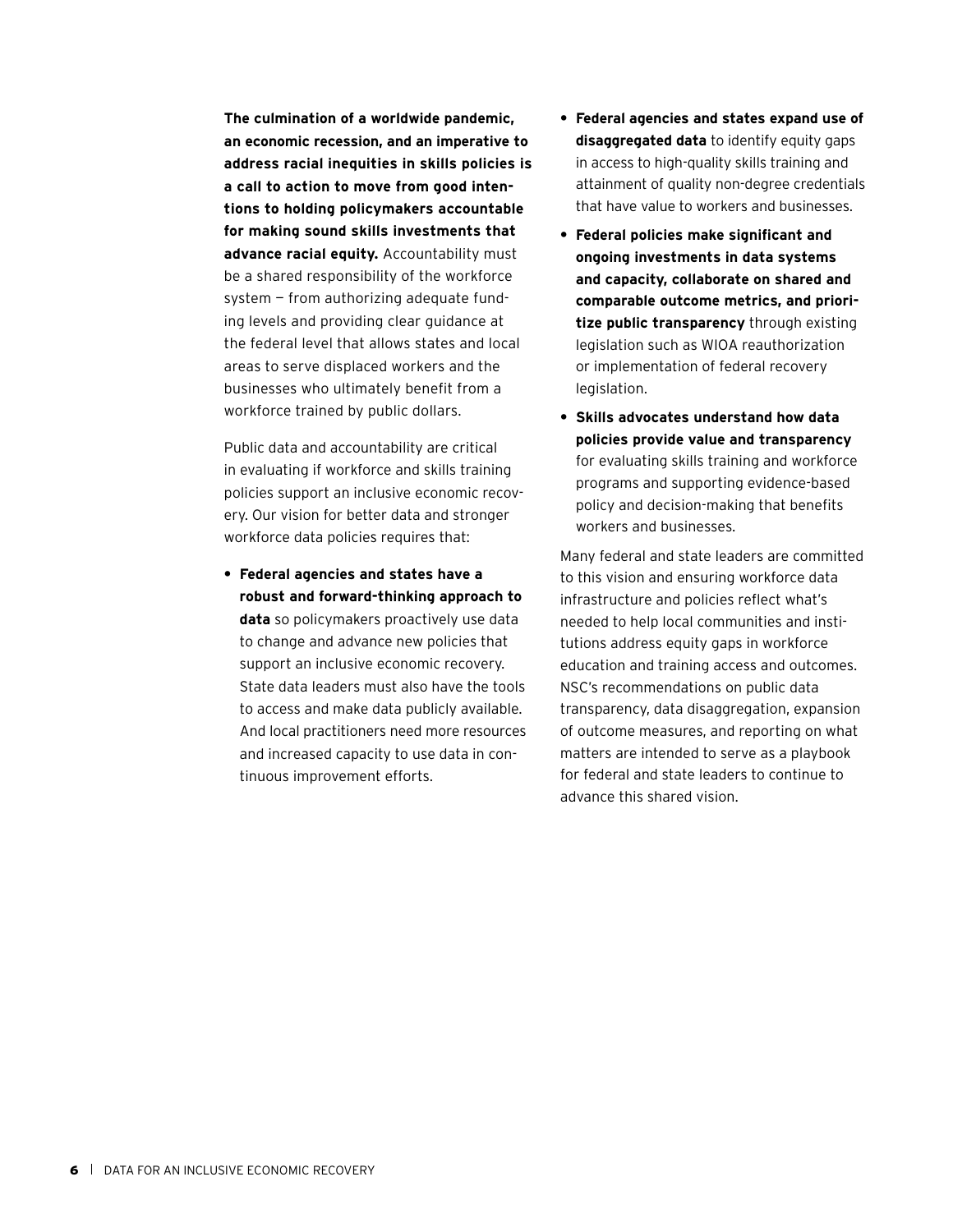### WHAT IS EVIDENCE-BASED POLICYMAKING?

Skills training policies should be based on evidence of what works to create greater access to and better outcomes from our workforce investments. Evidence can include outcomes measures, the collection and use of data, and assessments and evaluations that measure the impact of a program on the population the program intends to serve.

Evidence is central to how policymakers should start each decision-making process — use data and learn from program evaluation, adopt policies, and direct funding so that it achieves the best results. The federal Foundations of Evidence-Based Policymaking Act, or Evidence Act<sup>10</sup>, provides a roadmap. The Evidence Act expands the ability of the federal government to use evidence and data to make federal policies and programs more effective and efficient.<sup>11</sup>

The Evidence Act, which was signed into law in 2019, requires federal agencies to:

- **• Develop a plan for evidence-based policymaking.** Federal agencies' plans should include policy questions, descriptions of data collection, and analytical methods. Each agency is also required to appoint a Chief Evaluation Officer who will assess the agency's evaluation capacities, develop the agency's evaluation plan, and implement it.
- **• Improve researchers' access to government data.** Federal agencies must have an open data plan, or data that is valuable and will be available to the public, an inventory of data assets, and a transparent and secure process for accessing data.

**• Protect confidential information** by restricting the disclosure of individual information without the consent of the individual.

It's essential to evaluate federal and state policies and programs on their impact on the populations they were designed to serve, especially programs that target people who have been historically underserved, marginalized, and adversely affected by persistent poverty and inequality. Given the pandemic's disproportionate impacts on those groups, a move toward data-informed policies will ensure that those most impacted benefit from economic recovery investments.

In 2021, the Biden-Harris Administration boosted the evidence-driven efforts of federal agencies through executive actions, Evidence Act guidance<sup>12</sup>, and American Rescue Plan Act guidance13 to help state and local governments maximize the impact of their recovery funds. Taken together, the Evidence Act and related administrative guidance provides federal, state, and local agencies with a roadmap to use evidence and data to inform the public investments needed to drive an equitable recovery.

**IT'S ESSENTIAL TO EVALUATE FEDERAL AND STATE POLICIES AND PROGRAMS ON THEIR IMPACT ON THE POPULATIONS THEY WERE DESIGNED TO SERVE, ESPECIALLY PROGRAMS THAT TARGET PEOPLE WHO HAVE BEEN HISTORICALLY UNDERSERVED, MARGINALIZED, AND ADVERSELY AFFECTED BY PERSISTENT POVERTY AND INEQUALITY.**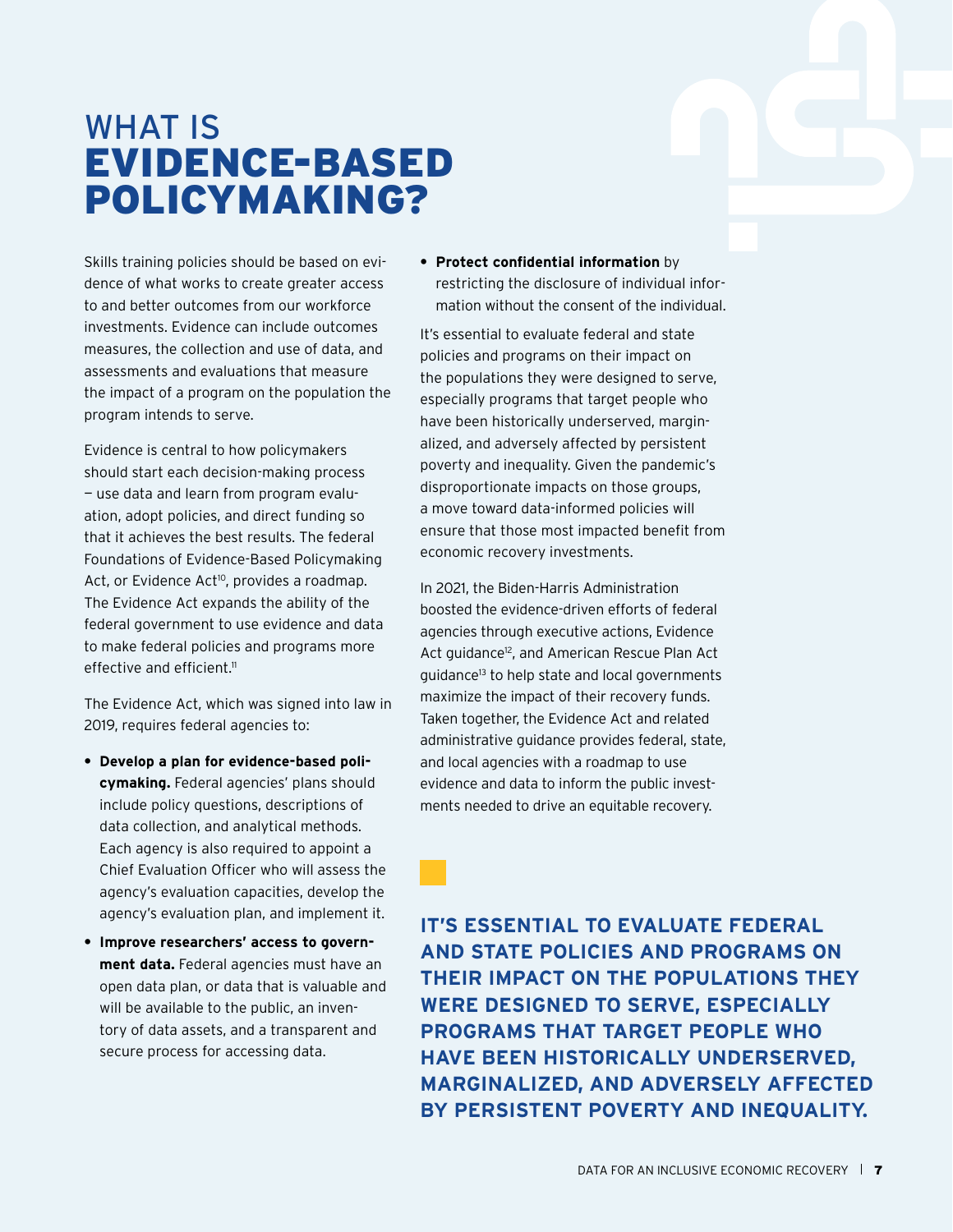## MONITOR OUTCOMES: DISAGGREGATE DATA TO CLOSE EQUITY GAPS

#### **ELIMINATE STRUCTURAL RACISM IN SKILLS POLICIES**

Those most impacted by the pandemic have been lower-income people of color and immigrants. Structural racism has shaped labor market policies, including skills policies, that contributed to those inequities before and during the pandemic. Skills and re-employment policies should purposefully improve both opportunities and outcomes for workers of color coming out of this pandemic.

From National Skills Coalition's *Skills for an Inclusive Economic Recovery. 14*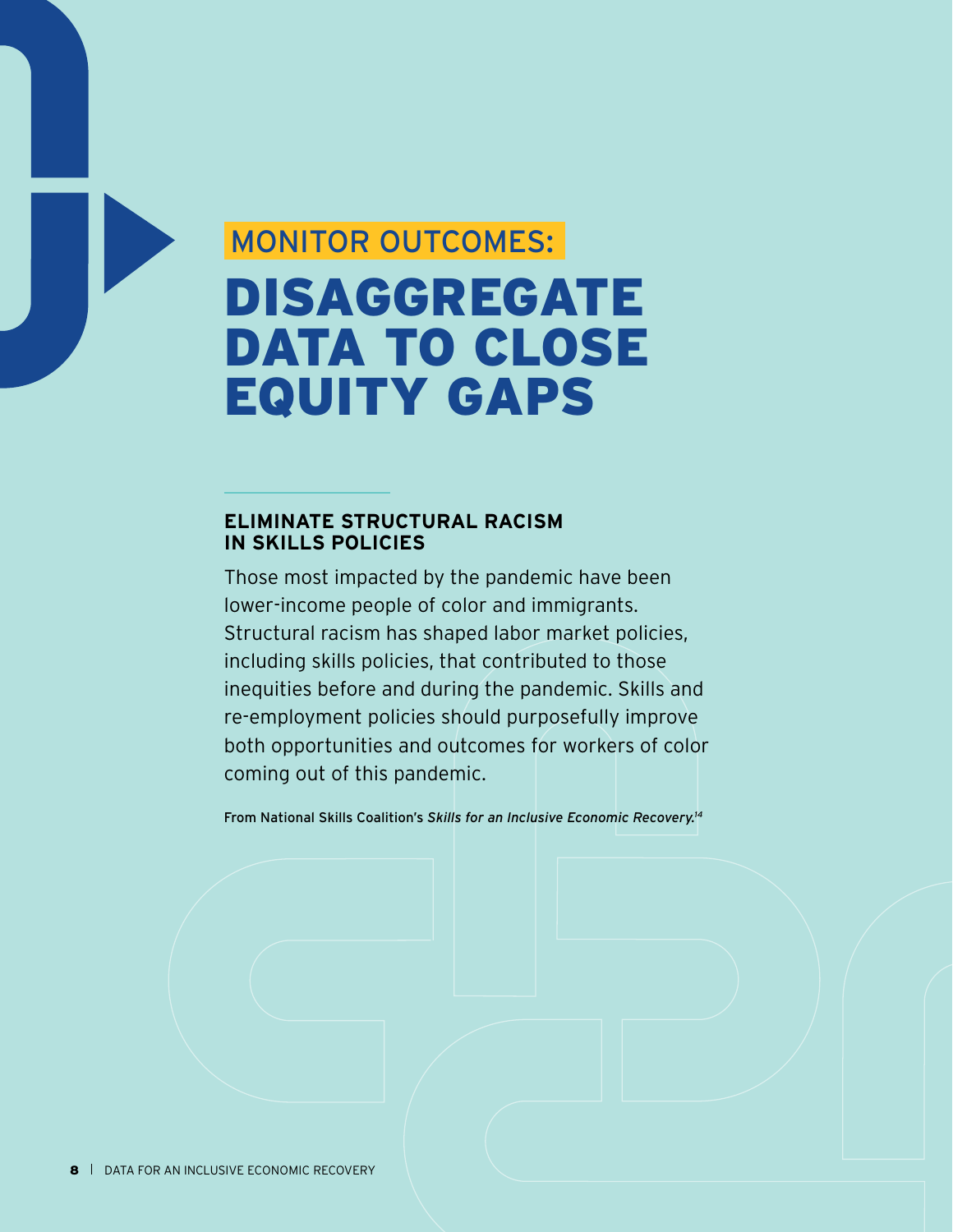**Data are critical to evaluate what's working and what's not in terms of creating greater access to workforce programs and in reporting the measurable economic gains associated with career advancement, income and wealth creation, and the well-being of workers and businesses**. Shared data systems, too, are crucial to inform policy and decision making at the state and local levels. Data disaggregation in education and workforce training programs is important to measure inclusive economic recovery efforts and to ensure that policies do not limit working adults and learners from achieving successful outcomes in education and work.

For example, if states only look at workforce program outcomes that clump all workers together (e.g., a 60 percent employment rate overall), they will miss important clues about specific programs or services that, for instance, have better outcomes for Black workers or more concerning outcomes for women. Data disaggregation allows leaders to more carefully discern "springboards" where a program or system is doing an especially good job of serving a targeted population group, and "bottlenecks" where a program or system is doing an especially poor job.

#### FINDING



support collecting and publicly reporting data address equity gaps. on which groups of people are and are not benefiting from stimulus and recovery efforts, including investments in skills training.



In particular, data disaggregation matters for equity. Disparities and inequities in skills training programs can only be eliminated if high-quality information on program participation and outcomes is available to practitioners and policymakers to assess and address equity gaps. Data disaggregation also is important for disrupting occupational segregation, or the separation of workers into different industries or seniority levels based on demographics, which occurs across numerous intersections, including race and gender. Both the data that are collected and well-designed systems must enable tracking program access and outcomes-focused measures to maintain progress towards identifying and closing equity gaps.

An inclusive economic recovery requires that data disaggregation be embedded in education and skills policies aimed at helping adult workers and learners. Congress should provide resources to states and other recipients of recovery investments so that accurate and adequate data can be captured and reported and should ensure that federal agencies with oversight for recovery funds provide meaningful guidance and support to identify and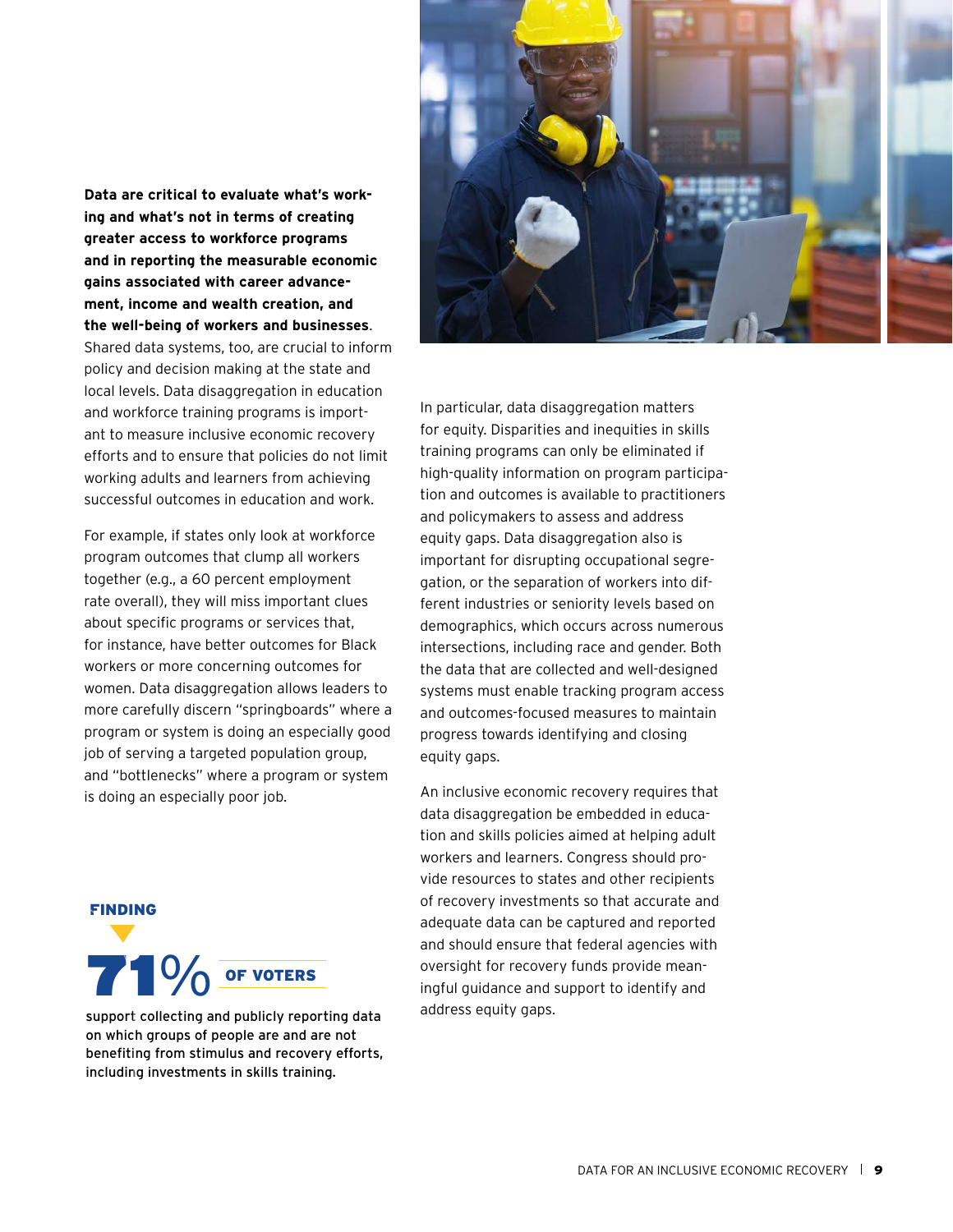#### **POLICY RECOMMENDATIONS**

### 1

**REQUIRE THAT ALL EDUCATION AND SKILLS TRAINING PROGRAMS INCLUDE COLLECTION OF SELF-REPORTED DEMOGRAPHIC CHARACTERISTICS OF WORKERS AND LEARNERS SO OUTCOMES CAN BE DISAGGREGATED BY RACE, ETHNICITY, GENDER, ENGLISH LANGUAGE PROFICIENCY, INCOME, AND GEOGRAPHY.**

Because this pandemic disproportionately impacted workers of color<sup>15</sup>, women<sup>16</sup>, immigrant workers<sup>17</sup>, workers earning low wages<sup>18</sup>, and adults without a college degree<sup>19</sup> we must be able to disaggregate participation and economic outcomes associated with investments in retraining, upskilling, job creation, and retention through the following dimensions:

- Race and ethnicity
- Gender
- English language proficiency
- Income
- Geography

The demographic characteristics outlined here serve as a starting point to measure the outcomes of skills training policies on individuals and working adults. State and federal programs may also be designed to support the needs of other specific populations, including veterans, people with disabilities, returning citizens (e.g., justice-involved

individuals), housing insecure individuals, and parents. Disaggregating outcomes for these populations is also critical, so policymakers should prioritize additional characteristics that reflect institution, agency, and workforce training or postsecondary education attainment goals.

Whenever possible, education and workforce outcomes need to be available by population subgroups, and the intersection of these subgroups (e.g., race and ethnicity by gender), so data can be used to actively address disparate outcomes if and when they become apparent. Without data disaggregation, practitioners and policymakers won't be able to identify systemic barriers that prevent education and employment success or identify the policies that drive equitable outcomes.

Currently, there is wide variation in the amount and type of information that is collected by education and skills training programs, and even greater variation in what data is publicly released for analysis. Without more robust and standardized processes for collecting and reporting data, advocates will be hampered in closing racial and other equity gaps.

Expanding data collection will require data systems capable of capturing the detailed characteristics necessary to know who is being served and to what benefit. Necessary support must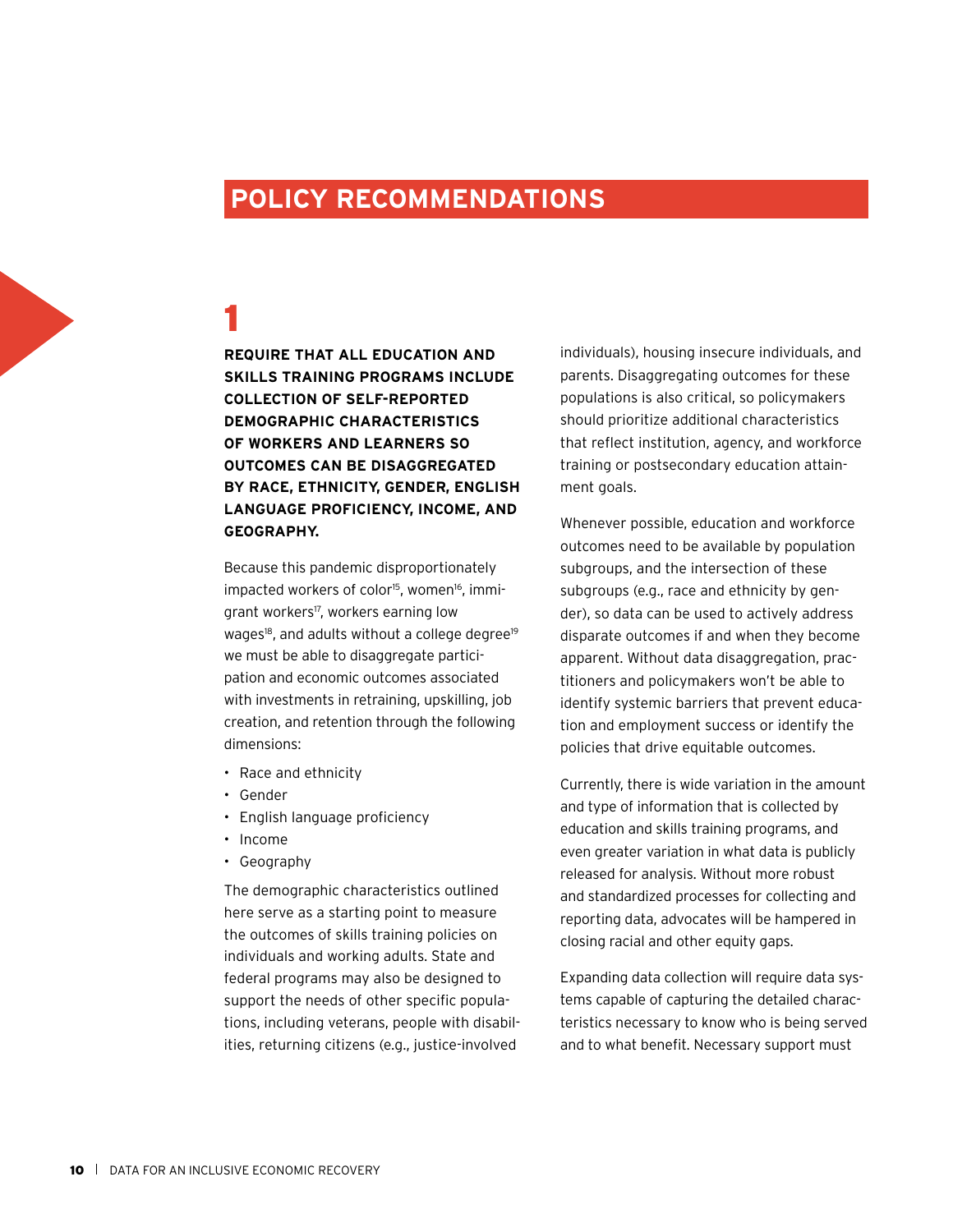be provided to states, education and training providers, and community-based organizations, where service delivery occurs, to build capacity to collect these data and be able to analyze and report on it in meaningful ways.

There are several instances where the federal government has expanded data disaggregation to provide insight into who is being served by stimulus funding and how the pandemic continues to affect people's lives. These offer a blueprint for what needs to happen with data disaggregation for workforce education and skills training investments. For example:

- **•** Since April 2020, the Census Bureau in partnership with fifteen federal agencies, has regularly conducted the Household Pulse Survey. 20 National and state level data are disaggregated by age, race, ethnicity, education level, household income, and disability.
- **•** The Bureau of Labor Statistics is now publishing monthly labor force data<sup>21</sup> for American Indian and Alaska Natives. Monthly estimates give us more timely measures to see how groups are faring in the labor market. Previously, key labor force characteristics — like, unemployment rates and labor force participation rates — were only available annually for American Indian and Alaska Natives.

**•** The Department of Education shared disaggregated data on the use of Higher Education Emergency Relief funds to support students with disabilities, English Learners, students experiencing homelessness, and others during the pandemic through its Education Stabilization Fund Transparency Portal. 22 It has also made changes to the College Scorecard<sup>23</sup> so that users can now see median earnings outcomes disaggregated by gender, income, and dependency.

The Executive Order (EO 13985<sup>24</sup>) issued by the Biden-Harris Administration, to examine barriers to racial equity and initiate several efforts to address equity for people of color and communities that have been historically underserved, also included the establishment of the Equitable Data Working Group. 25 This interagency effort — to examine the existing federal data infrastructure and provide recommendations for  $improving$  it  $-$  is focused on disaggregating data by race, gender, and other demographic variables so policymakers can better understand policy implications of federal investments. This is an important step to improving federal data infrastructure and ensuring that states and local communities have the data they need to track progress and develop targeted solutions for more equitable outcomes.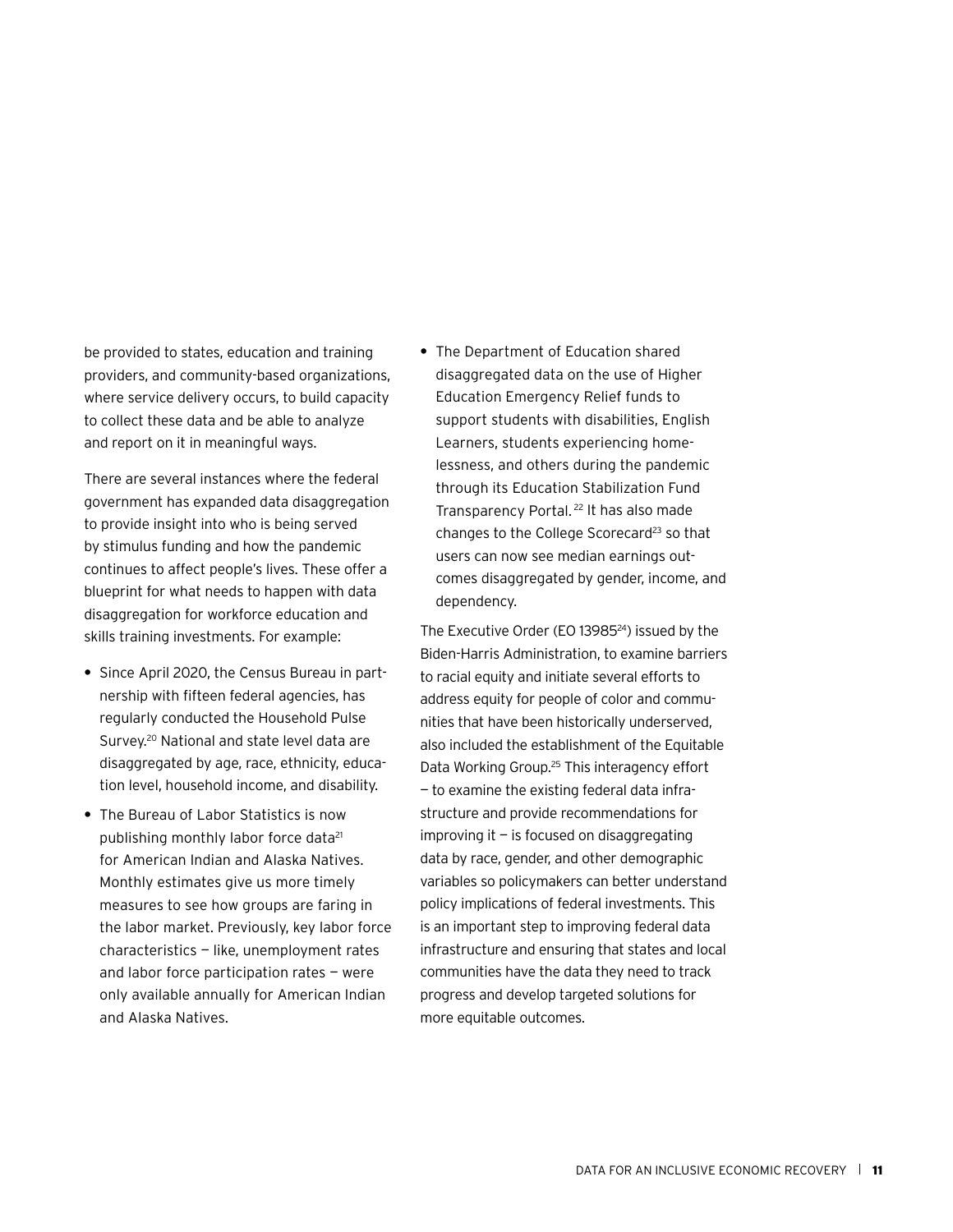### 2.

**ENSURE PARTICIPANTS OF SKILLS TRAINING PROGRAMS KNOW WHAT DEMOGRAPHIC CHARACTERISTICS ARE BEING COLLECTED ABOUT THEM, WHO WILL HAVE ACCESS TO PERSONALLY IDENTIFIABLE INFORMATION, AND HOW THEIR DATA WILL BE USED.**

Good data collection and reporting practices must ensure that individuals being served know what personally identifiable information (PII) is being collected about them and how their data will be used to measure their longer-term education and employment outcomes. State and local efforts to bring together education and workforce data help to identify the most viable pathways for individuals and inform education and workforce policy and practice. Through these efforts, the frequency of linking data on an individual across education, workforce, health, human services, and other civic outcomes has expanded greatly in the last decade.<sup>26</sup> Longitudinal data systems now routinely track individual and student outcomes across state systems and even across state lines.

While there are many useful applications of longitudinal data systems, it is important to recognize the past harm that educational tracking has had on people of color. Educational tracking, or the practice of separating students into different groups, classrooms, or learning pathways by perceived ability level or learning goals, was historically used to steer students of color into vocational educational programs that did not connect them to jobs in high-demand fields or provide them with an on ramp to a college credential. This type of tracking has contributed to occupational segregation and racial income disparities.

Data collection, analysis, sharing and reporting practices must originate from the orientation of "do no harm" to the individuals, particularly when sharing outcomes data does not always communicate the context (e.g., lived experience) of the individuals or could perpetuate further tracking. Any advances in data collection and outcomes reporting on education and skills training programs, especially those aimed at reducing equity gaps must include strong data ethic principles, data privacy protections, and principles of use. This includes, but isn't limited to, protecting personally identifiable information when releasing summary data for public reporting purposes.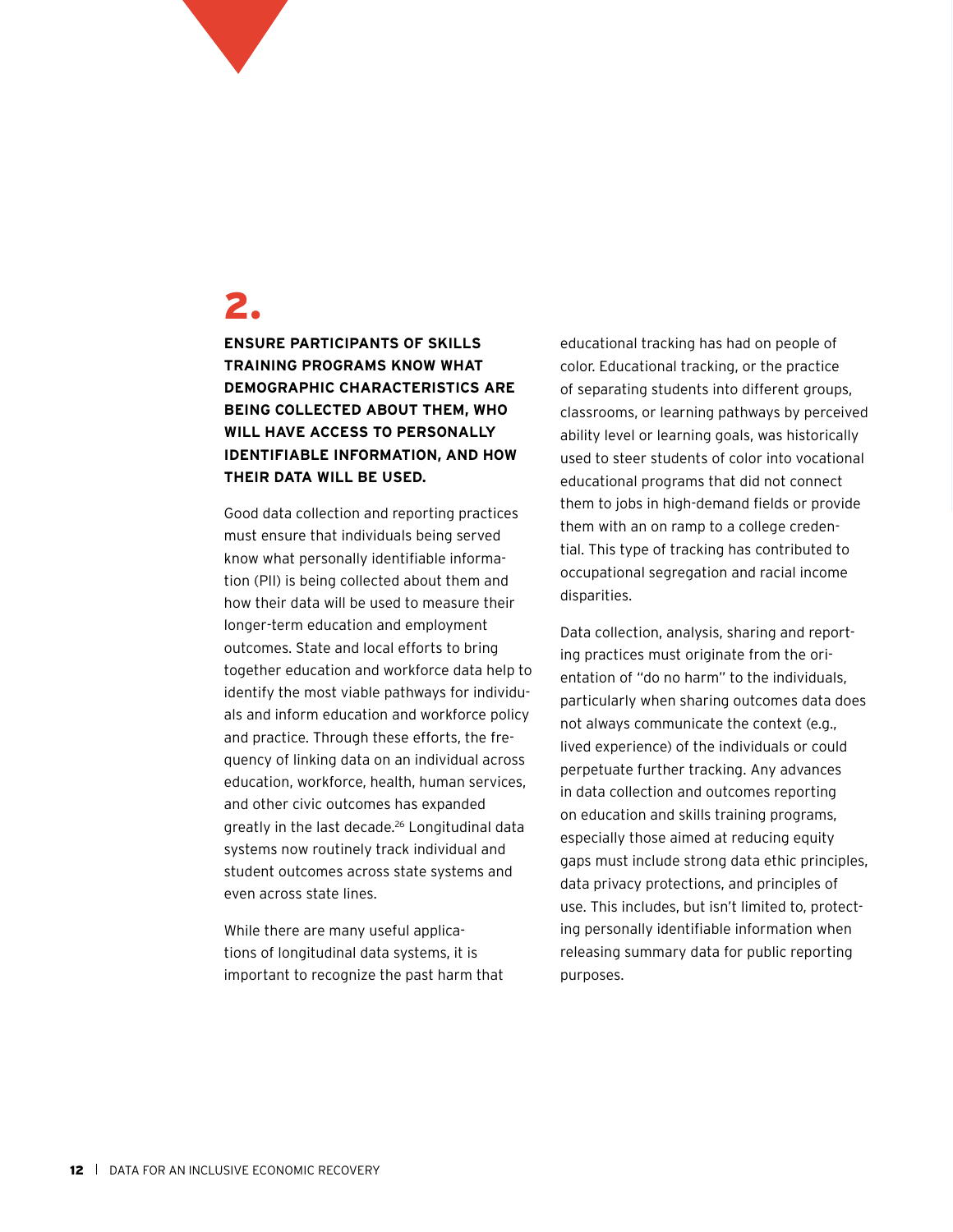

### WHY DATA DISAGGREGATION MATTERS TO EQUITY

From an equity standpoint, disaggregating data is the necessary step to identify the gaps caused by structural racism and other longstanding race, gender, and class inequities that have shaped labor market policies and contributed to inequitable outcomes for workers, especially workers of color, women, immigrants, and people without a college degree. To ensure equitable outcomes, data disaggregation must include:

**RACE AND ETHNICITY** – Racial and ethnic inequities in educational attainment, employment, and wages are the result of intentional historical and current policies and practices that have systemically limited educational and economic opportunities for Black, Latinx, and Native Americans as well as immigrants. We know that increasing the racial diversity of the workforce is linked to better outcomes for both individual businesses and the economy overall. And racial workforce diversity is one of the most important predictors of sales revenue, customer numbers, and profitability.<sup>27</sup> Expanding skills training access for people of color and supporting their advancement along career pathways are necessary steps to achieving these positive outcomes.

**GENDER** – Gender disparities in employment and earnings continue to persist with women of color and foreign-born women being



overrepresented in low wage, high growth jobs compared to white women. During the pandemic, women were also disproportionately represented in sectors and occupations which were impacted by greater layoffs, a phenomenon not seen in previous economic turndowns in the United States.28 In addition to minimizing occupational segregation, successful skills training programs should provide other supports, like dependent care, to assist working women in their career advancement.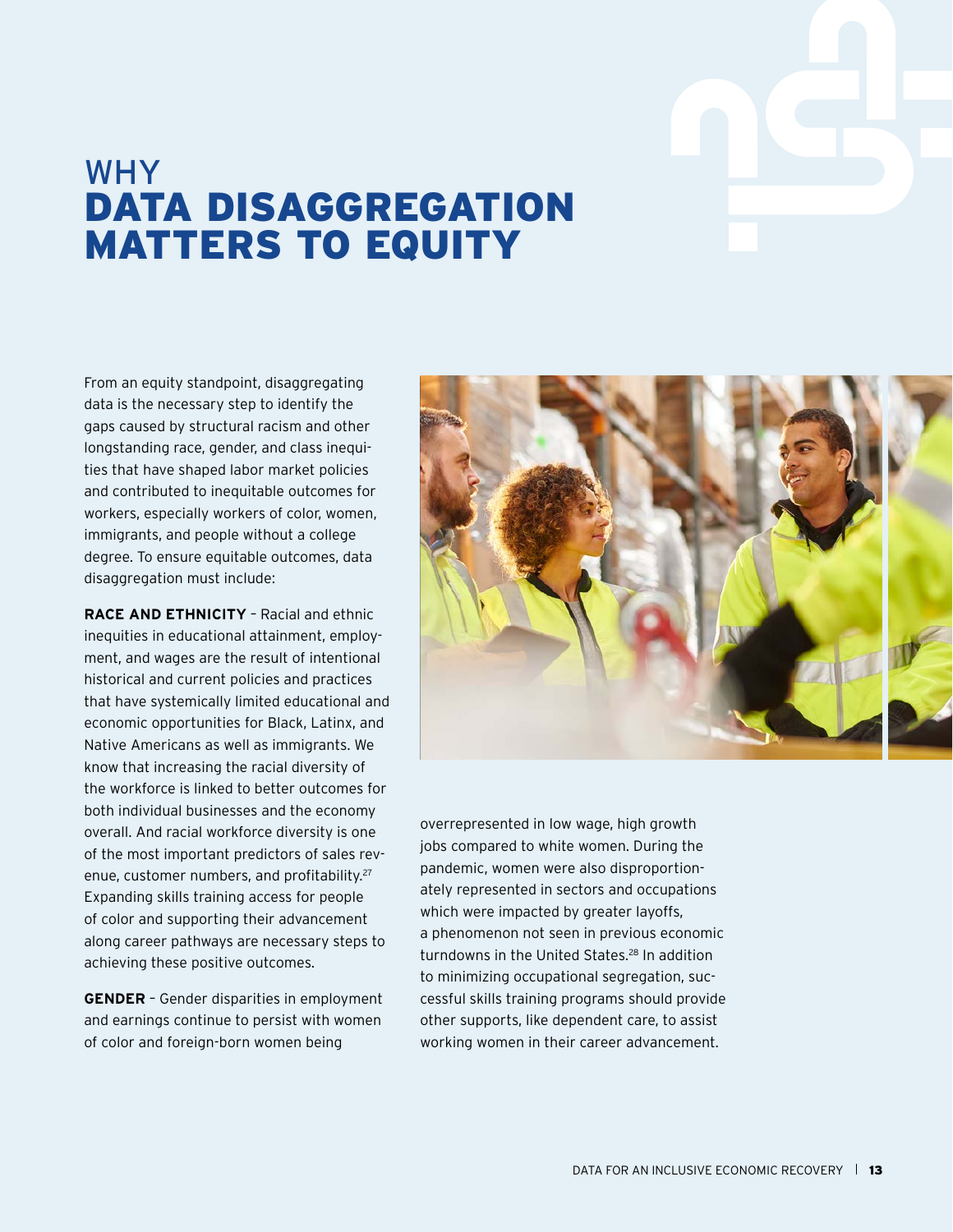

#### **ENGLISH LANGUAGE PROFICIENCY** –

Disparities in English language proficiency contribute to inequities in educational attainment, employment, and earnings. English learners represent one in nine workers in the United States. English learners are also disproportionately people of color. English skills are vital for obtaining (and advancing in) many types of employment, particularly in fast-growing personal and business services occupations where workers have extensive interpersonal interactions with customers and co-workers.

**INCOME** – Black and Latinx workers are disproportionately represented in jobs that pay lower earnings that translate to the accumulation of less personal and household

wealth over time.<sup>29</sup> While racial wealth disparities include both historical and contemporary factors and extend beyond difference in educational attainment, Black and Latinx students spend a larger share of their income on college expenses. Huge racial wealth gaps mean that non-white families are less able to financially invest in their children's postsecondary education, leaving college out of reach for many without taking out student loans.

**GEOGRAPHY** – The pervasiveness of geographical segregation policies<sup>30</sup> continues to impact the education options and job opportunities that people can readily access. In some cases, there are actual physical barriers between communities of color and where job centers are. Smarter workforce development policies can address some of these barriers (e.g., by locating training programs within target communities); however, inclusive economic development is needed to ensure that people of color not only have access to quality job opportunities across their region, but also access to family-supporting job opportunities within their own communities.

For more information on how workforce training and education policies can advance racial equity, please see NSC's "[The Roadmap for](https://nationalskillscoalition.org/resource/publications/the-roadmap-for-racial-equity/)  [Racial Equity](https://nationalskillscoalition.org/resource/publications/the-roadmap-for-racial-equity/)" report.31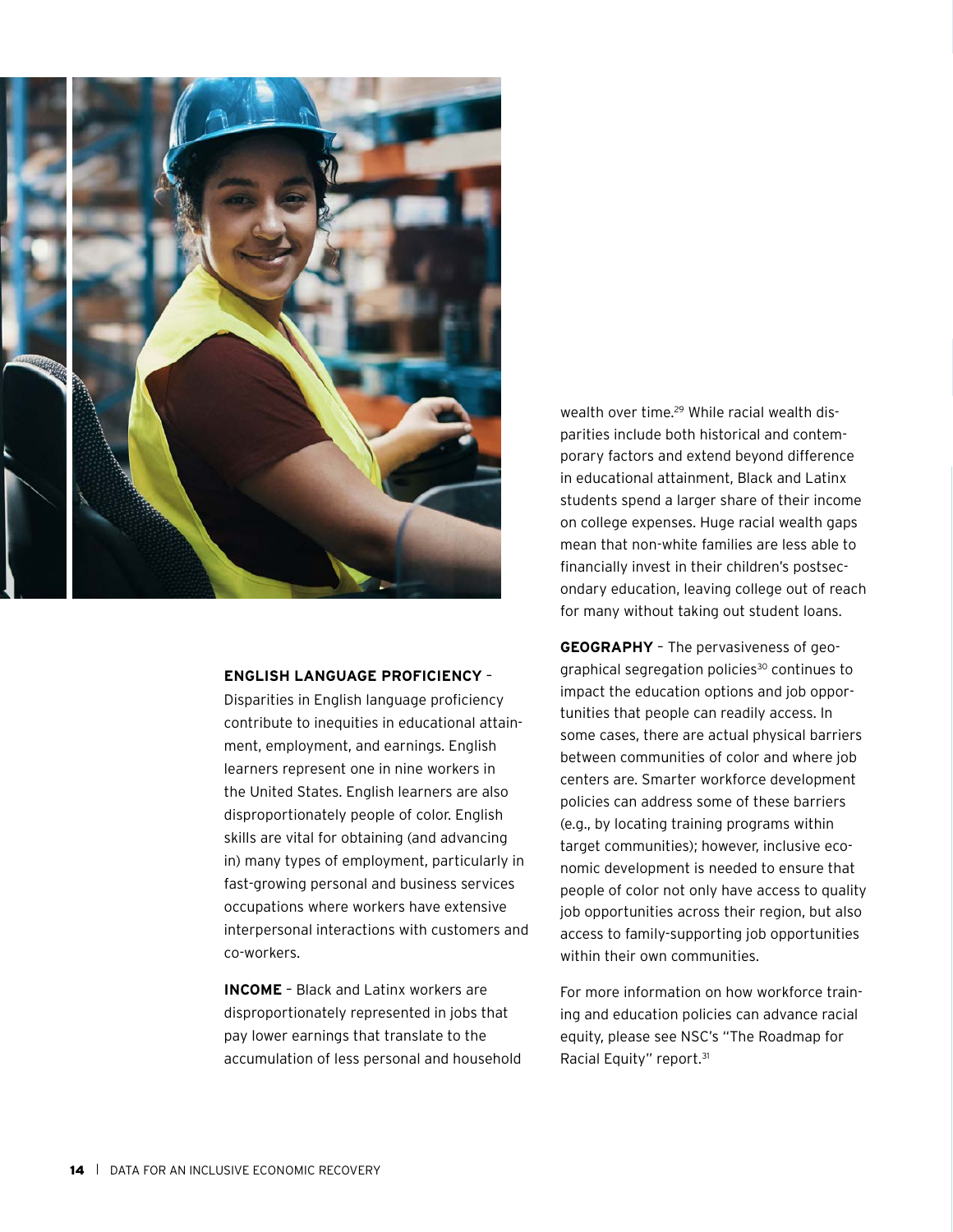### MEASURE WHAT MATTERS:

## ESTABLISH ENHANCED OUTCOME METRICS ACROSS SKILLS INVESTMENTS

#### **MEASURE THE IMPACTS OF OUR INTERVENTIONS AND HOLD OURSELVES ACCOUNTABLE**

An inclusive economic recovery is not just one in which the national unemployment rate goes down or the overall GDP goes up. Across all our skills and re-employment policies, we need to commit to digging into which workers, businesses, and industries have been effectively helped by those policies, and which, if any, may have (again) been left behind. When we find the latter, we need to commit to adjust those policies to address inequities.

From National Skills Coalition's *Skills for an Inclusive Economic Recovery. 32*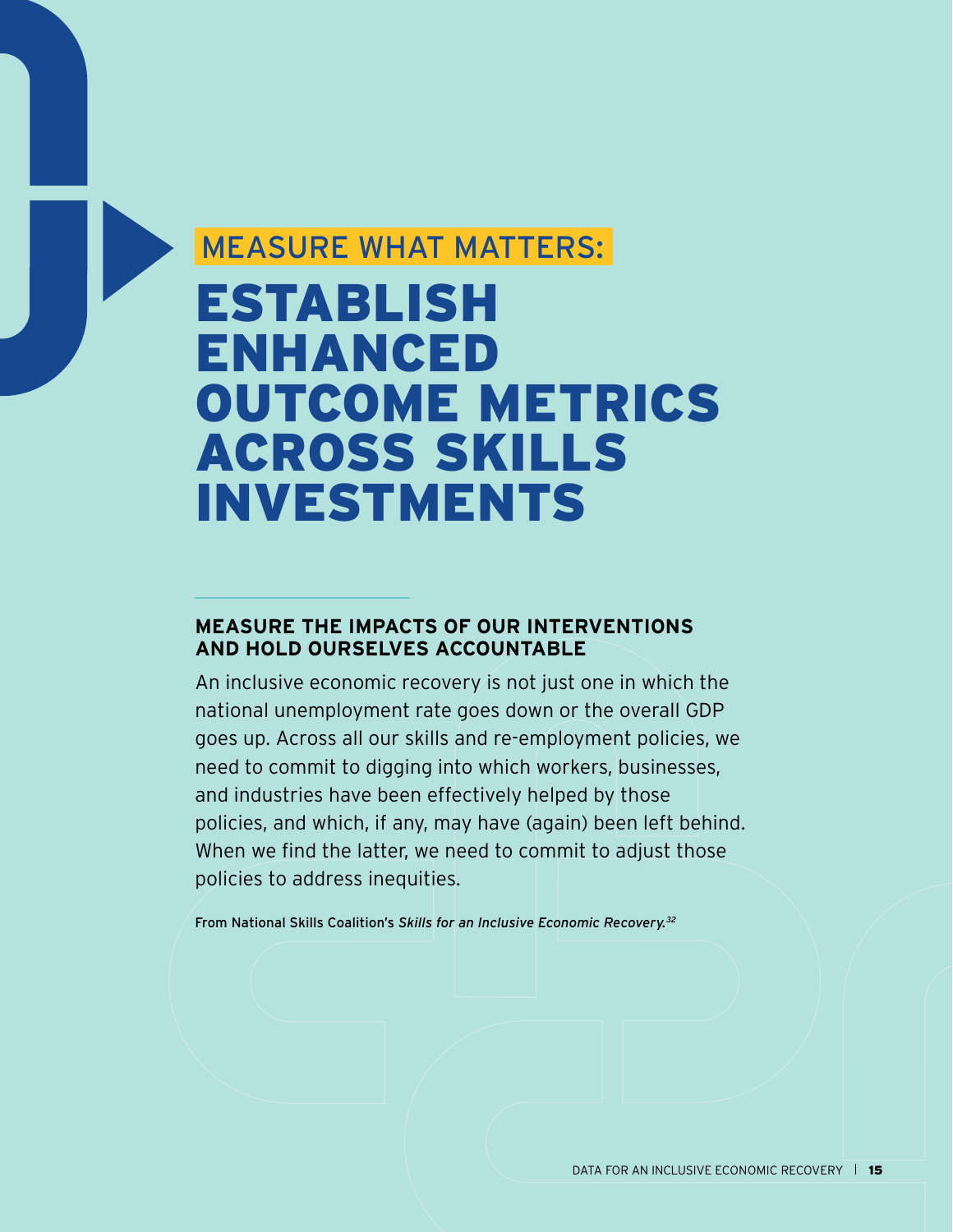#### **WE NEED DATA TO MEASURE IF THE OUTCOMES OF SKILLS POLICIES EFFECTIVELY HELP WORKING ADULTS GAIN ACCESS TO BETTER CAREERS AND FAMILY-SUSTAINING WAGES.**

**In light of the pandemic's disproportionate impact on workers of color, workers without a college degree, and workers in jobs that pay low wages, we need data to measure if the outcomes of skills policies effectively help working adults gain access to better careers and family-sustaining wages.** National Skills Coalition has posited that for skills policies to help achieve the goal of an inclusive economic recovery, they must:

- **•** Invest in those people and businesses who have been hurt the most
- **•** Ensure that working adults have access to better jobs than before the pandemic
- **•** Provide long-term, career-focused solutions that lead working adults to sustainable careers versus just a job

Congress adopted common performance indicators in the passage of the Workforce Innovation and Opportunity Act (WIOA) that were designed by the states to measure employment and related outcomes in a way that makes sense for a wide variety of programs that prepare people for employment. The WIOA common measures have been applied beyond the six core programs of WIOA to many other Department of Labor (DOL) programs, Perkins Career and Technical Education (CTE), and Supplemental Nutrition Assistance Program (SNAP) Employment & Training. However, there is still not comprehensive alignment of performance measures across all federal skills training programs administered by education, workforce, and human services agencies.

Job placement and short-term wage measurements are the most commonly reported outcomes of skills training programs. Yet they provide only a starting place to assess what matters to workers, businesses, and communities. We need to establish common metrics across all federal skills training programs and new outcomes measures that support tracking and reporting progress towards the guiding policy principles of an inclusive economic recovery.

NSC recommends these three additional measures:

- **1. Training related job placement** measure the investment in those who have been hurt the most by the pandemic and ensure those investments lead to quality job placements
- **2. Quality non-degree credential attainment** – measure the investment in credentials of value, participation/enrollment in high quality non-degree programs, and attainment of these credentials that lead people to better jobs than before the pandemic
- **3. Long-term employment, education, and wage outcomes** – measure the investment in long-term, career-focused solutions and the outcomes associated with a sustainable career, further education, and labor market advancement

Expanding outcomes measures help us evaluate progress towards an inclusive economic recovery, however, it's just one needed step. Without common definitions and metrics across skills training programs, the public data available vary widely. Nationally, we do not yet have comprehensive information available for all students on employment outcomes and earnings of postsecondary and workforce programs across the county. The proposed federal College Transparency Act, for example, would close significant gaps in college data reporting.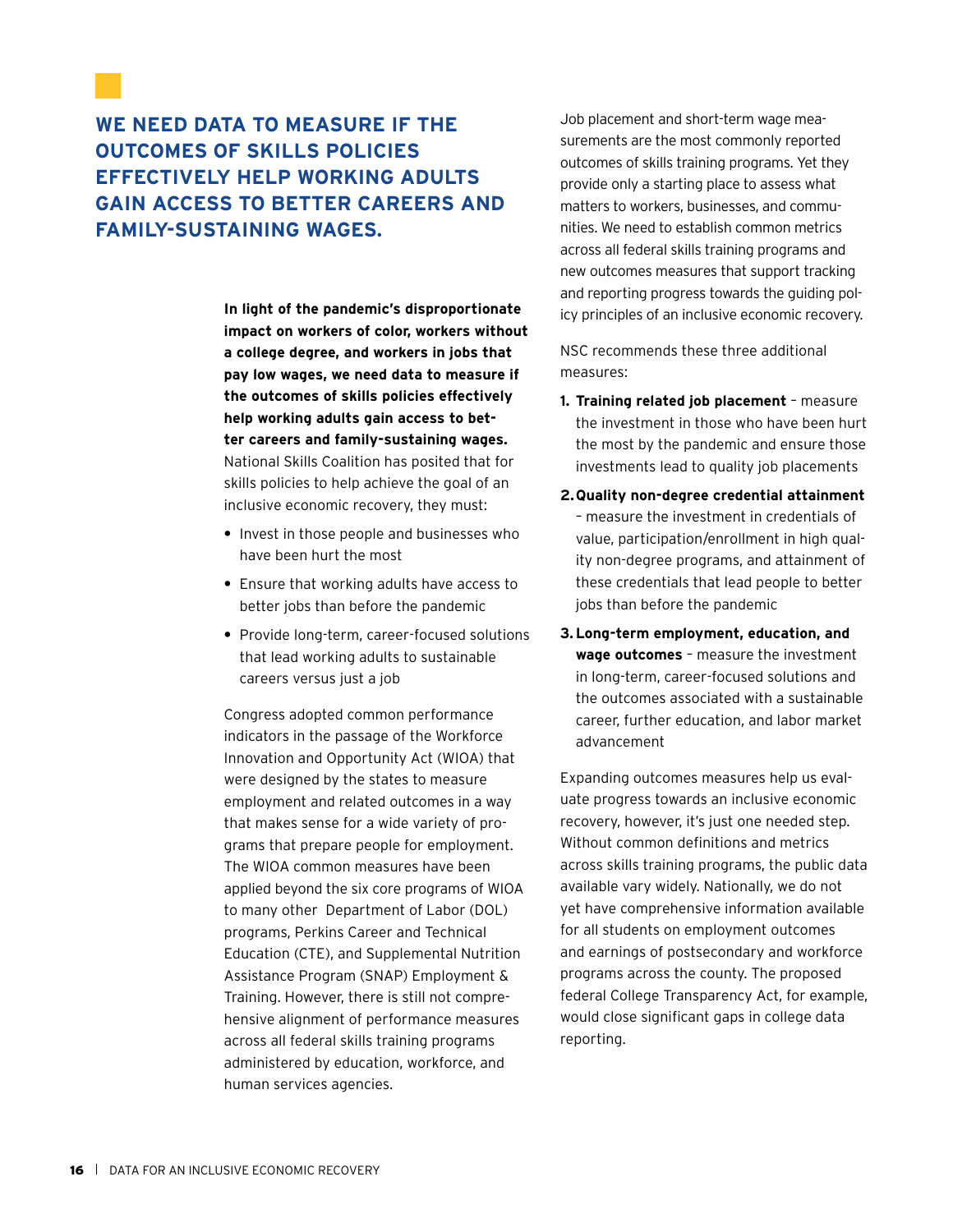### **POLICY RECOMMENDATIONS**

### 1.

#### **ESTABLISH COMMON OUTCOMES METRICS ACROSS FEDERAL SKILLS TRAINING PROGRAMS.**

Aligning performance measures across federal skills investments would lead to more collaboration across systems, organizations, and funders. The passage of WIOA in 2014 provided an historic opportunity to align definitions, streamline performance indicators, and integrate reporting for core federal employment and training programs.<sup>33</sup> WIOA established common performance measures across a variety of employment and training programs with a goal to lead to a better understanding of the overall impact of these federal investments, and to help ensure that federal skills investments are evidence-based, data-driven, and accountable to participants and taxpayers.

WIOA's six common performance measures have become a benchmark for how workforce training programs are often evaluated. The common performance measures<sup>34</sup> include:

- Employment rate in the second quarter after exit
- Employment rate in the fourth quarter after exit
- Median earnings in the second quarter after exit
- Credential attainment
- Measurable skill gains
- Effectiveness in serving employers

Despite these advances in commonly defined measures under WIOA, there is still not comprehensive alignment of performance measures across all federal skills training programs administered by education, workforce, and human services agencies. Figure 1 (on the following page) documents a range of education and skills training programs and the common outcomes that states and local areas who administer these programs are required to report to federal agencies.

Alignment of skill training performance metrics continues to be "desired state" for practitioners. When comparable metrics are not collected across federal skills training programs, it creates barriers for coordination to effectively serve students and workers across funding streams. The alignment of outcomes measures, as well as integrated data systems, would help states and local areas see the impact of interconnected service delivery. Alignment would also dramatically advance racial equity in workforce training and education policies because it would aid in the identification of gaps in access and service delivery to inform the policy changes or funding needed to close those gaps. Lastly, easy-to-compare metrics would aid policymakers and skills advocates in holding states and local areas accountable for a similar set of outcomes.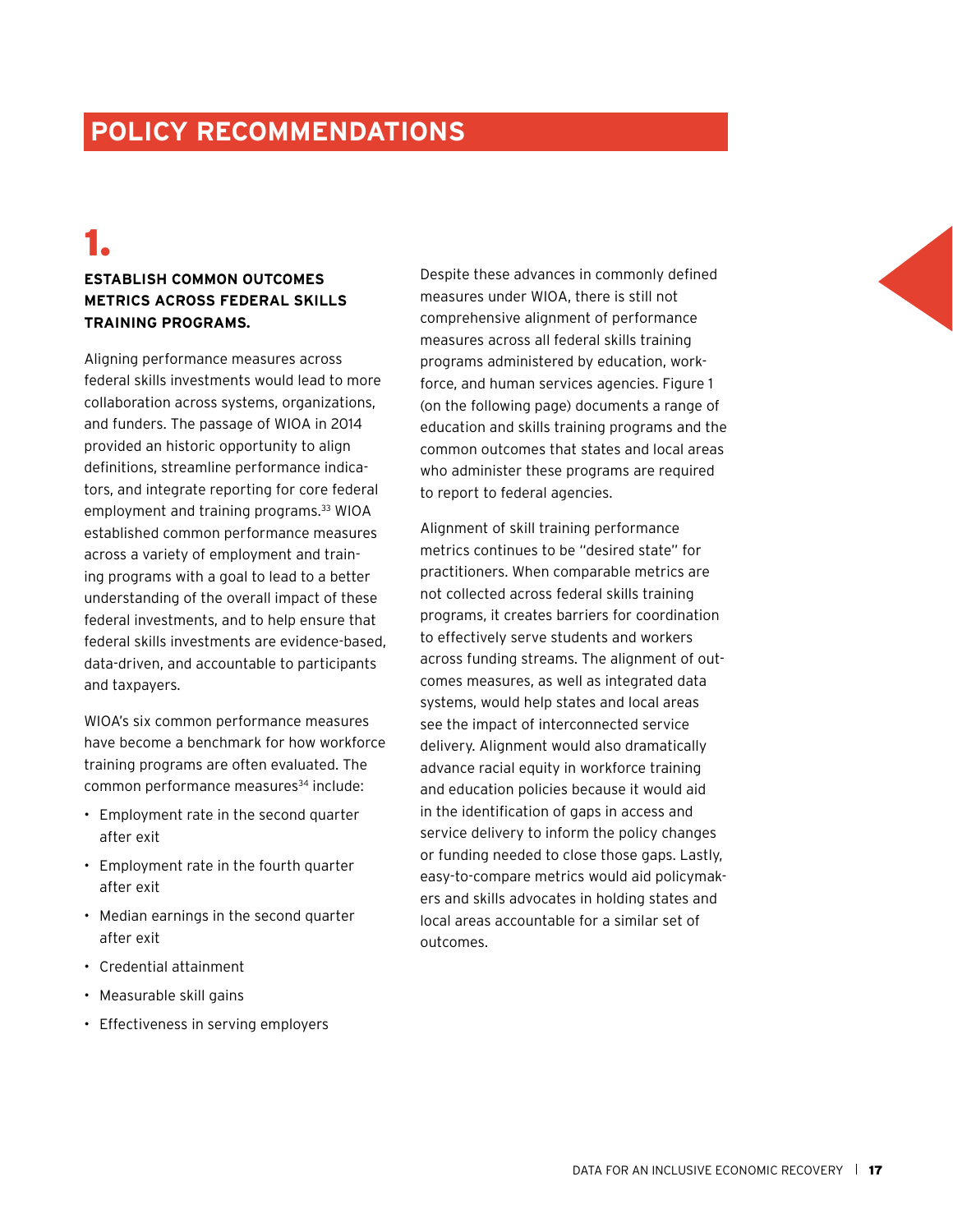#### **FIGURE 1: COMMONLY AVAILABLE PERFORMANCE MEASURES FOR EDUCATION AND WORKFORCE PROGRAMS**

|                                                                                                   | Enrollment /<br>Completion | <b>Credential</b><br>attained <sup>1</sup>                                       | Employment <sup>2</sup>                                   | Wages /<br>Earnings <sup>2</sup>                | <b>Other Reported</b><br><b>Measures</b>                                                              |
|---------------------------------------------------------------------------------------------------|----------------------------|----------------------------------------------------------------------------------|-----------------------------------------------------------|-------------------------------------------------|-------------------------------------------------------------------------------------------------------|
| <b>WIOA CORE PROGRAMS</b>                                                                         |                            |                                                                                  |                                                           |                                                 |                                                                                                       |
| Title I: Adult & Dislocated<br>Worker programs                                                    | Yes, included              | Yes, included                                                                    | Measured in 2 <sup>nd</sup><br>& 4 <sup>th</sup> quarters | Median earnings<br>in 2 <sup>nd</sup> quarter   | Measurable<br>skill gains                                                                             |
| Title II: Adult Literacy<br>Programs                                                              | Yes, included              | Yes, included                                                                    | Measured in 2 <sup>nd</sup><br>& 4 <sup>th</sup> quarters | Median earnings<br>in 2 <sup>nd</sup> quarter   | Measurable<br>skill gains                                                                             |
| Title III: Wagner Peyser                                                                          | Yes, included              | Not applicable                                                                   | Measured in 2 <sup>nd</sup><br>& 4 <sup>th</sup> quarters | Median earnings<br>in 2 <sup>nd</sup> quarter   | Measurable<br>skill gains                                                                             |
| Title IV: Vocational Reha-<br>bilitation                                                          | Yes, included              | Yes, included                                                                    | Measured in 2 <sup>nd</sup><br>& 4 <sup>th</sup> quarters | Median earnings<br>in 2 <sup>nd</sup> quarter   | Measurable<br>skill gains                                                                             |
| OTHER PROGRAMS ADMINISTERED BY THE U.S. DEPARTMENT OF LABOR (DOL)                                 |                            |                                                                                  |                                                           |                                                 |                                                                                                       |
| Other DOL Employment<br>and Training Programs <sup>3</sup>                                        | Yes, included              | Yes, included                                                                    | Measured in 2 <sup>nd</sup><br>& 4 <sup>th</sup> quarters | Median earnings<br>in 2 <sup>nd</sup> quarter   | Measurable<br>skill gains                                                                             |
| <b>Trade Adjustment</b><br>Assistance (TAA)                                                       | Yes, included              | Yes, included                                                                    | Measured in 2 <sup>nd</sup><br>& 4 <sup>th</sup> quarters | Median earnings<br>in 2 <sup>nd</sup> quarter   | No                                                                                                    |
| <b>SOCIAL SERVICES</b>                                                                            |                            |                                                                                  |                                                           |                                                 |                                                                                                       |
| <b>SNAP Employment &amp;</b><br>Training (E&T)                                                    | Yes, included              | <b>No</b>                                                                        | Measured in 2 <sup>nd</sup><br>& 4 <sup>th</sup> quarters | <b>No</b>                                       | <b>No</b>                                                                                             |
| POSTSECONDARY EDUCATION                                                                           |                            |                                                                                  |                                                           |                                                 |                                                                                                       |
| <b>Higher Education Act</b><br>Title IV institutions <sup>4</sup>                                 | Yes, included              | Yes, included                                                                    | <b>No</b>                                                 | Median earnings<br>in the $2^{nd}$ full<br>vear | Data on average<br>annual costs,<br>graduation rates,<br>Pell grants, and<br>federal student<br>loans |
| Third-party, Proprietary,<br>and Other Non-Title IV<br><b>Eligible Training Providers</b>         | Varies by state            | Varies by state                                                                  | Varies by state                                           | Varies by state                                 | Varies by state                                                                                       |
| <b>Strengthening Career</b><br>and Technical Education<br>for the 21st Century Act<br>(Perkins V) | Yes, included              | Count earning<br>recognized<br>postsecondary<br>credentials by<br>career cluster | Measured in 2 <sup>nd</sup><br>quarter after<br>exit      | N <sub>o</sub>                                  | Program quality<br>indicator (e.g.,<br>credential attain-<br>ment)                                    |

Source: NSC analysis

<sup>1</sup> Including type of credential, field of study, or occupation

<sup>2</sup> Measured after exit or completion

<sup>3</sup> Includes Job Corps, YouthBuild, Indian and Native American Programs, National Farmworker Programs, Jobs for Veterans State Grants, H-1B Job Training Grants, Reentry Employment Opportunities. Does not include the Trade Adjustment Assistance Program.

<sup>4</sup> Including community colleges, public and private universities, and private institutions eligible for federally financial aid, and who report to IPEDS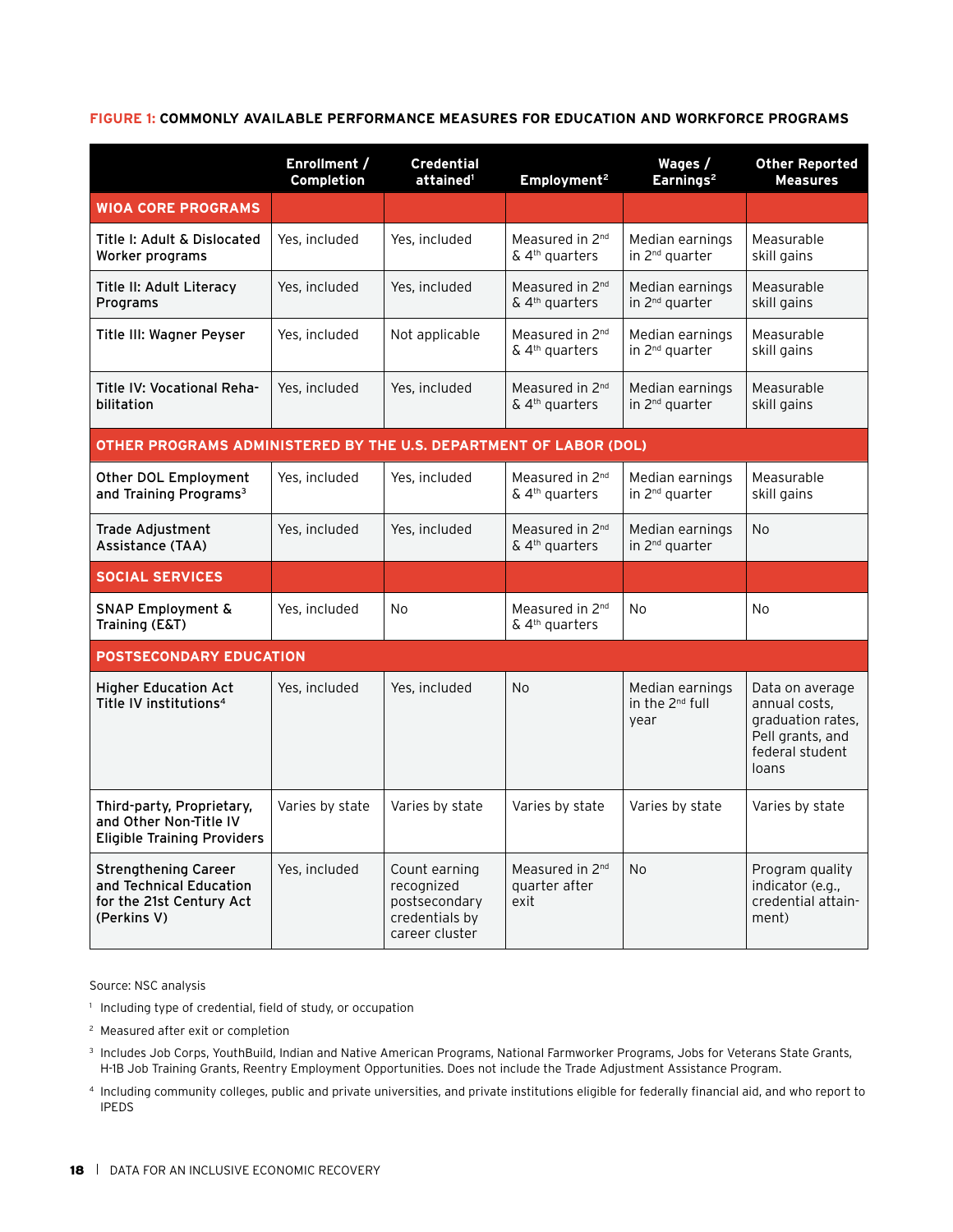

MEASURING JOB QUALITY INCLUDES MORE THAN JUST THE FINANCIAL ASPECTS OF SUSTAINABLE PAY AND BENEFITS.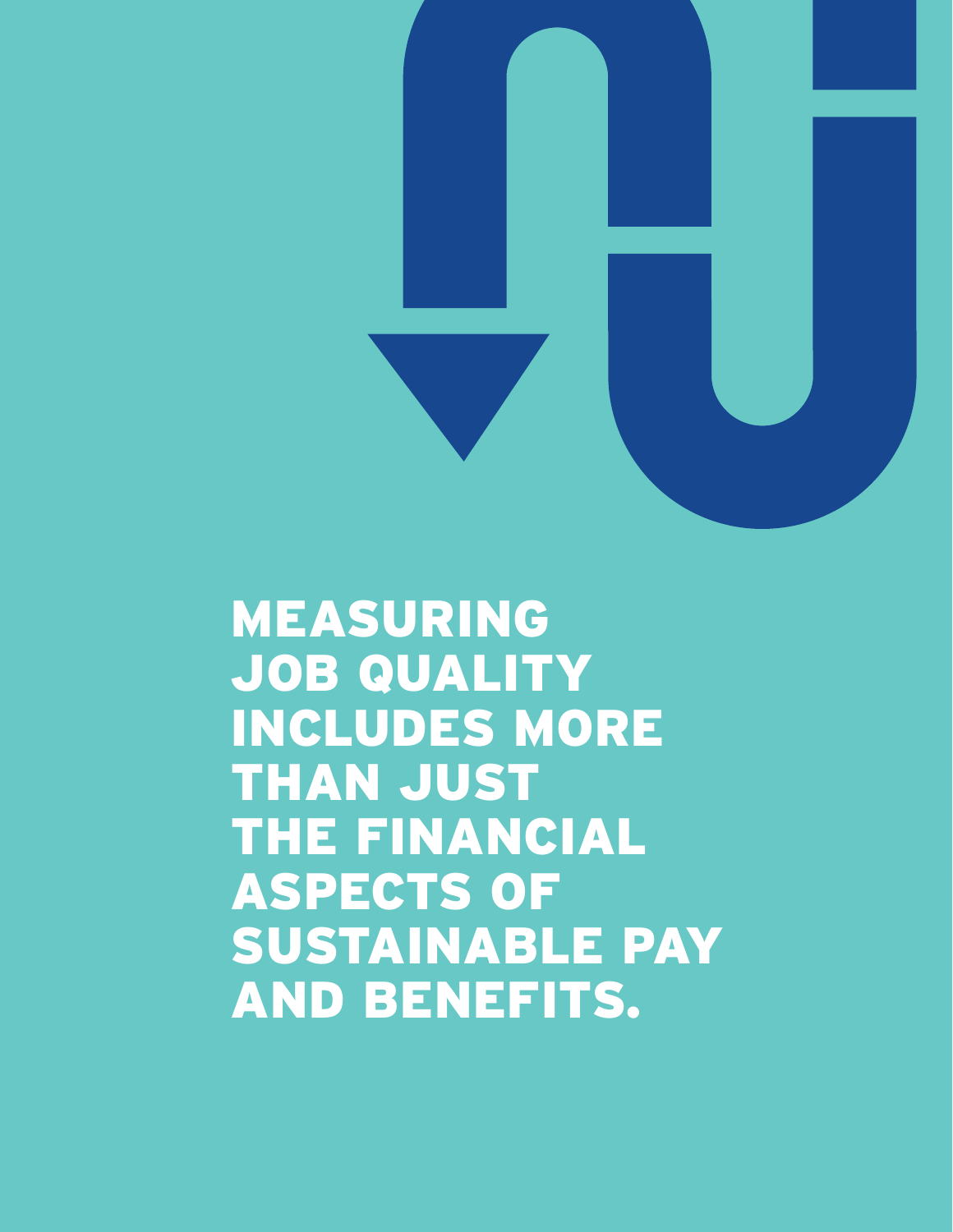### 2.

#### **EXPAND OUTCOMES TO INCLUDE THOSE THAT ALLOW POLICYMAKERS TO ASSESS THE QUALITY OF SKILLS TRAINING PROGRAMS AND MEASURE ECONOMIC MOBILITY ALONG A CAREER PATHWAY.**

To measure if skills training policies are leading to an inclusive economic recovery for workers and businesses, outcomes measures should be expanded to include measures of quality and economic mobility, including:

- **• Training-related job placement** Workers who were most impacted by the economic effects of the pandemic should have access to skills training programs aligned to in-demand occupations in growing industry sectors that show evidence of successfully placing participants in jobs aligned with the training. By developing a training-related placement measure and reporting outcomes publicly, we ensure skills training programs are aligned with the training needs of businesses and provide individuals with the best opportunities to train for the most viable jobs in their local area.
- **• Quality non-degree credential attainment** – Non-degree credentials matter to workers and jobseekers because they have value in the labor market. However, some are higher quality than others, meaning they lead to further education and employment. Some connect individuals to good careers, while others have little or no economic payoff. When skills training policies include quality assurance measures, it helps workers identify the right program and credential

to meet their education and employment goals. Quality assurance systems also make it easier for businesses to identify talent and address emerging skill needs by clarifying which applicants have the necessary skills to be effective.

Over the past few years, states have been working to define quality non-degree credentials<sup>35</sup> and advance policies<sup>36</sup> to support their equitable access and attainment. Recommended criteria to define quality non-degree credentials include whether there are substantial job opportunities associated with the credential, transparent evidence of the competencies mastered by credential holders, evidence of the employment and earnings outcomes of individuals after obtaining the credential, and whether there are policies to embed non-degree credentials in other education and training pathways.

**• Long-term employment, education, and wage outcomes** – Job creation and training programs should not focus exclusively on getting unemployed adults to their next job. To support workers facing structural economic challenges, the long-term success of skills training policies should be measured not by an individual's first job, but by how the career pathway of an individual is developed over several years. Short-term outcomes (e.g., employment and wages over a one-year time horizon) do not sufficiently capture how people progress from entry-level jobs, experience wage and skill advancement with an employer,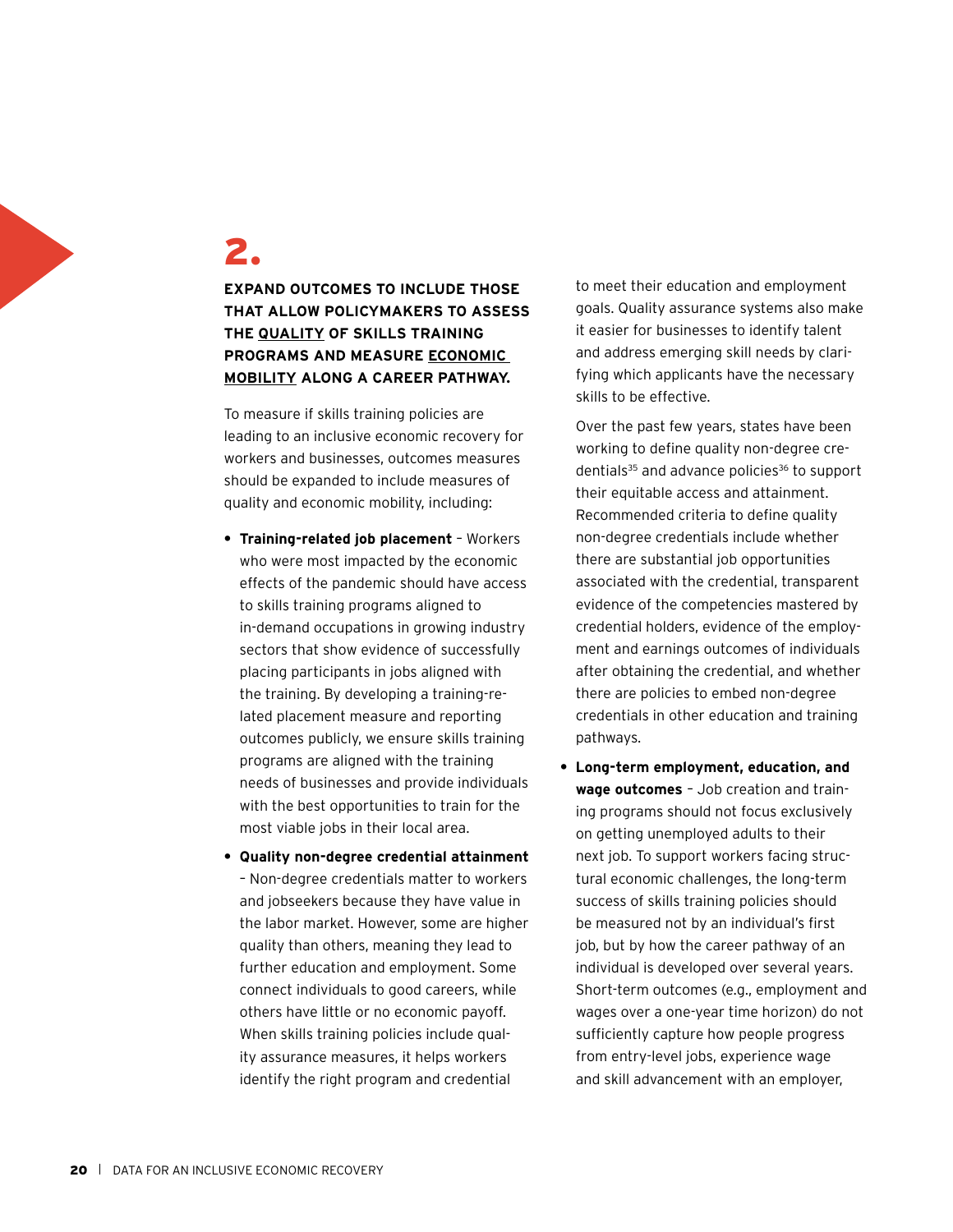and continue their education to progress along a quality career pathway. States should review outcomes over a longer time horizon.

**• Other considerations in measuring and analyzing outcomes** – The year 2021 has been dubbed the "Great Resignation" as record numbers of workers have quit their jobs (roughly 33 million since the spring of 2021). The reasons that workers have voluntarily quit their jobs have focused on issues of quality, especially for frontline workers who kept our economy up and running during a global pandemic. Measuring job quality includes more than just the financial aspects of sustainable pay and benefits (e.g., access to health insurance, paid family and medical leave, child and elder care, and retirement benefits). It also includes flexible work schedules, workplace safety, opportunities for career development, and meaningful engagement between employers and employees that promote inclusion and belonging. NSC is working with several states on developing measures for quality non-degree credential attainment that include measures for the quality of jobs and career pathways associated with those credentials (e.g., wages, benefits, dependency on social services).

Including worker and student voices in the design and evaluation of skills training policies is essential for increasing equitable access to and outcomes for these programs. When individuals and communities directly engage in how skills training programs

**INCLUDING WORKER AND STUDENT VOICES IN THE DESIGN AND EVALUATION OF SKILLS TRAINING POLICIES IS ESSENTIAL FOR INCREASING EQUITABLE ACCESS TO AND OUTCOMES FOR THESE PROGRAMS.**

are designed and implemented it leads to increased success for workers, especially for workers of color. Centering the voices and expertise of working adults of color in policy development and changes to existing policies means that participants have programs and supports that better reflect their lived experiences.

Qualitative data are also necessary elements for interpreting data analysis associated with all of the outcome measures discussed above. Without qualitative context, presenting data alone doesn't tell the full story and risks leading to further disparities or harm. Reporting requirements could include feedback surveys or assessments of participant experiences related to the services/program supported by federal and state funding. They could also encourage or require sharing participant stories about the value of the experience received as a result of the funding.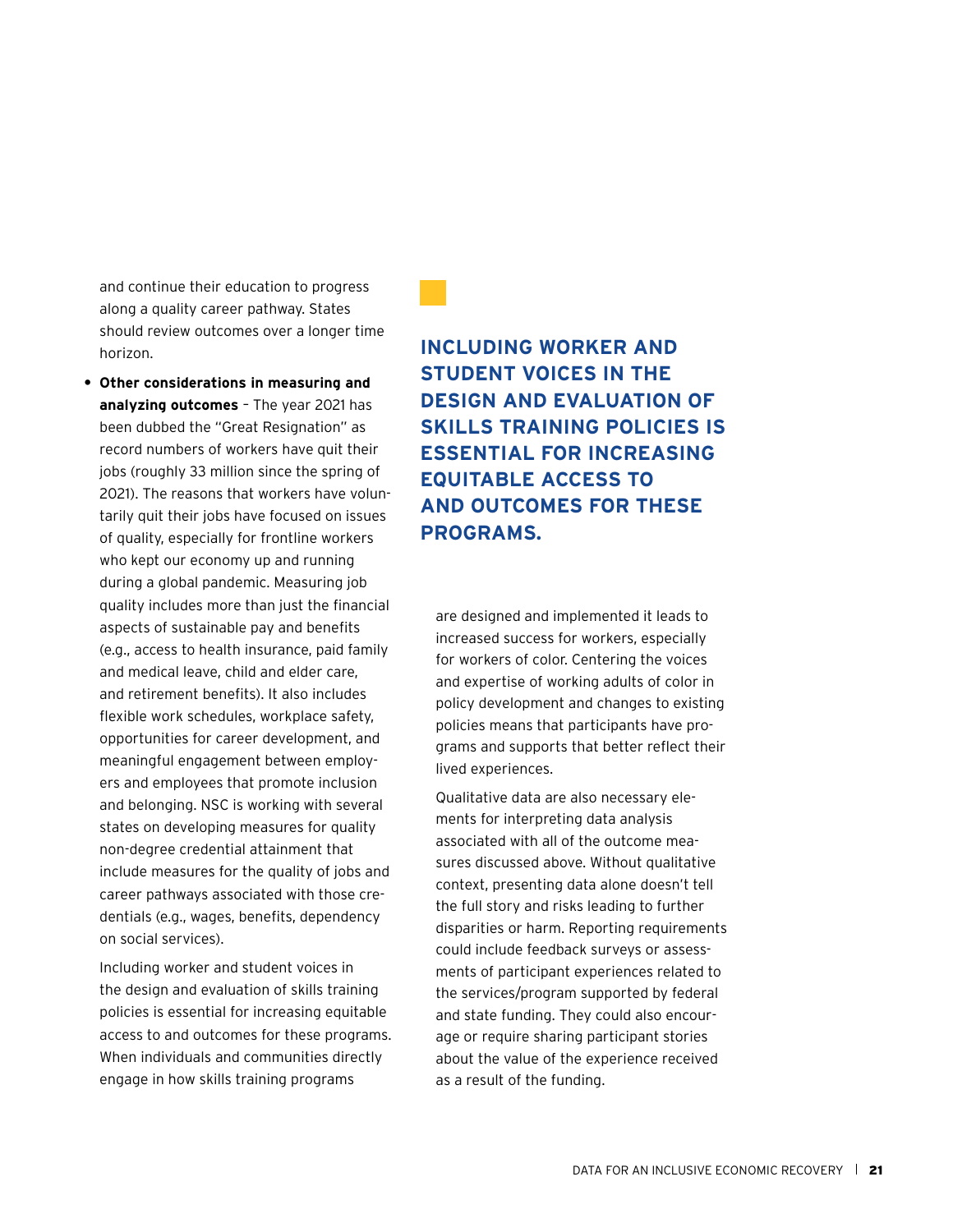#### 3. **ENSURE EQUITABLE ACCESS TO ADMINISTRATIVE DATA.**

In order to measure what matters, states must provide equitable access to the data needed for measurement, especially administrative data. Federal regulations require state Unemployment Insurance (UI) agencies to disclose employment and wage information that can be used to determine program eligibility for federally funded programs. Regulations also currently allow the use of UI wage records for the purposes of outcome reporting, including to measure the performance of WIOA's six core programs. For other skills training programs, federal regulations should encourage — and work to alleviate the barriers to establishing — data sharing agreements with state UI agencies to obtain this kind of data for outcome reporting and program evaluation purposes.

States must also capitalize on the existing federal regulations that expand access to crossstate labor market outcomes. For instance, states typically have a difficult time getting employment and wage information about people who work in another state (workers often do so because they've moved after completing their training program, or they live near a state boundary and routinely commute to another state for work). To satisfy WIOA requirements, the Department of Education (ED) and the Department of Labor (DOL) allow states to exchange employment and earnings data with other states, if they participate in the State Wage Interchange System (SWIS).37 States can use SWIS for measuring

and reporting the performance of WIOA core programs, Eligible Training Providers, and partner programs to meet the requirements of a federal or state law or regulation.

States can also use SWIS to get *aggregate* data on partner programs not administered by ED and DOL, such as Career and Technical Education (CTE), Temporary Assistance for Needy Families (TANF), and Supplemental Nutrition Assistance Program (SNAP). While aggregate data enables less detailed research and reporting than individual-level data, it does allow states to know significantly more about the outcomes of these programs than they otherwise could. Since aggregate data can be broken down by subpopulations of interest, states can use it to understand the average earnings for certain subpopulations of interest participating in SNAP or TANF.

For data to be used effectively in continuous improvement efforts, access to data and disaggregated outcomes must be available not just to state agencies, but also to the local workforce boards, education and training providers, and community-based organizations where service delivery originates. Right now, local practitioners across the country report a widespread lack of access to administrative records on the employment and wage outcomes for the people they serve. Practitioners cannot fully assess what is working well or not at a local level when outcomes on the skills training participants aren't available, especially disaggregated by race and ethnicity.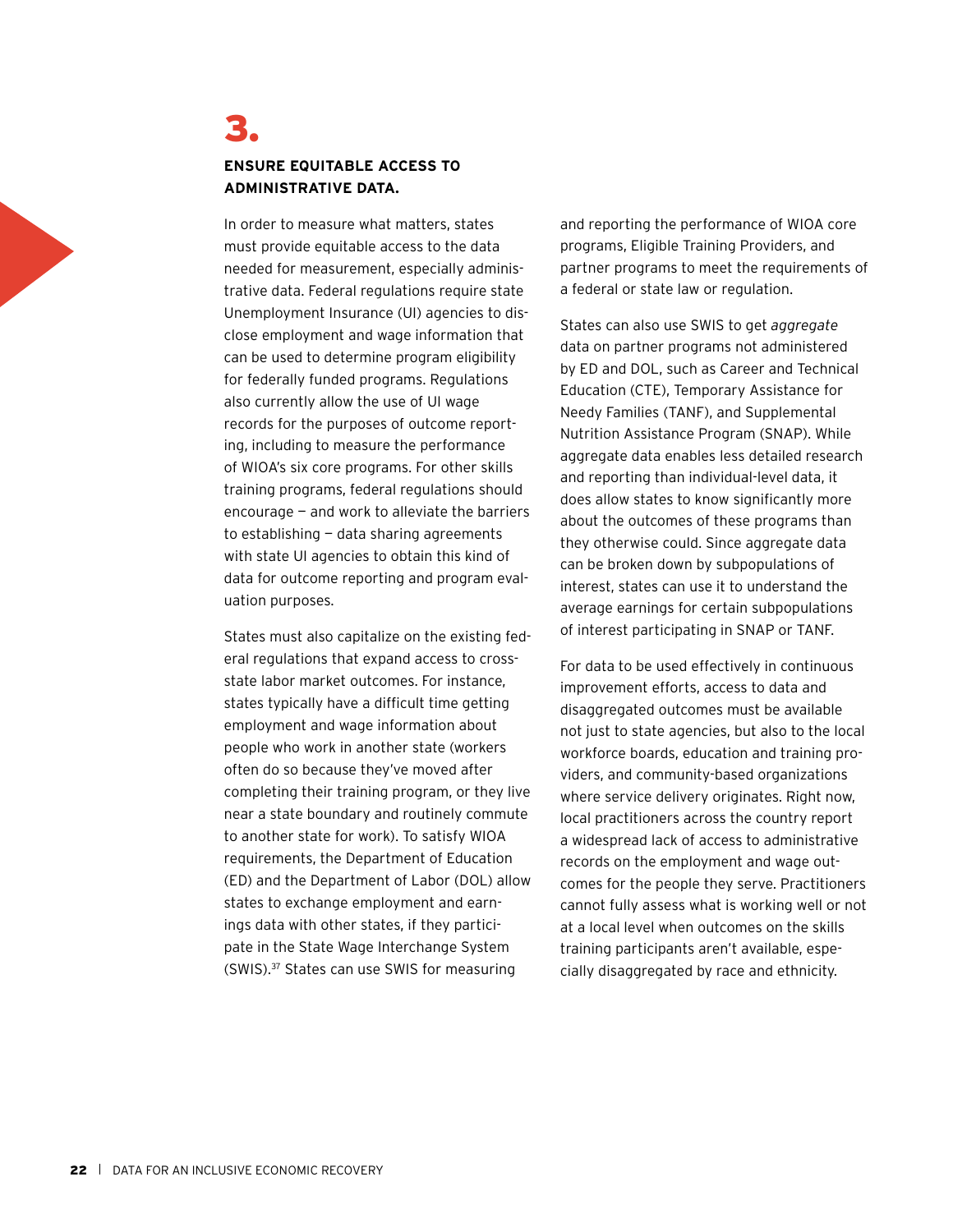### WHAT IS THE COLLEGE TRANSPARENCY ACT?

The The College Transparency Act (CTA), which is currently included in the Housepassed America COMPETES Act of 2022, is proposed federal bipartisan legislation that would help provide more complete information about college access, success, costs, and outcomes. Currently, the Higher Education Act prohibits the Department of Education from collecting data on all postsecondary students and disaggregating the data by race, ethnicity, and income level. The Department's existing College Scorecard, for example, only includes students receiving federal aid in its calculation of key metrics, like post-college earnings. This presents an incomplete picture of how well higher education and training programs are serving students. The CTA would overturn this outdated prohibition on data collection and would establish a privacy-protected postsecondary data system at the National Center for Education Statistics at the U.S. Department of Education.

College is one of the biggest financial investments that most people will ever make. Students, workers, and families deserve access to secure, transparent, and easily accessible data that lets them know what education institutions and training programs will give them the best return on investment. This is particularly true for working learners who need to know how well a given program will meet their career goals while also balancing work, family, and other obligations. CTA will also enable employers to strengthen their talent pipeline by using data to find the

educational institutions and programs that are training individuals with the skills they need, coming out of this pandemic and in the years to come.

The College Transparency Act represents broad consensus among students, colleges and universities, employers, and policymakers that a secure, privacy-protected postsecondary student data system is the only way to give students the information they need to make informed college choices.

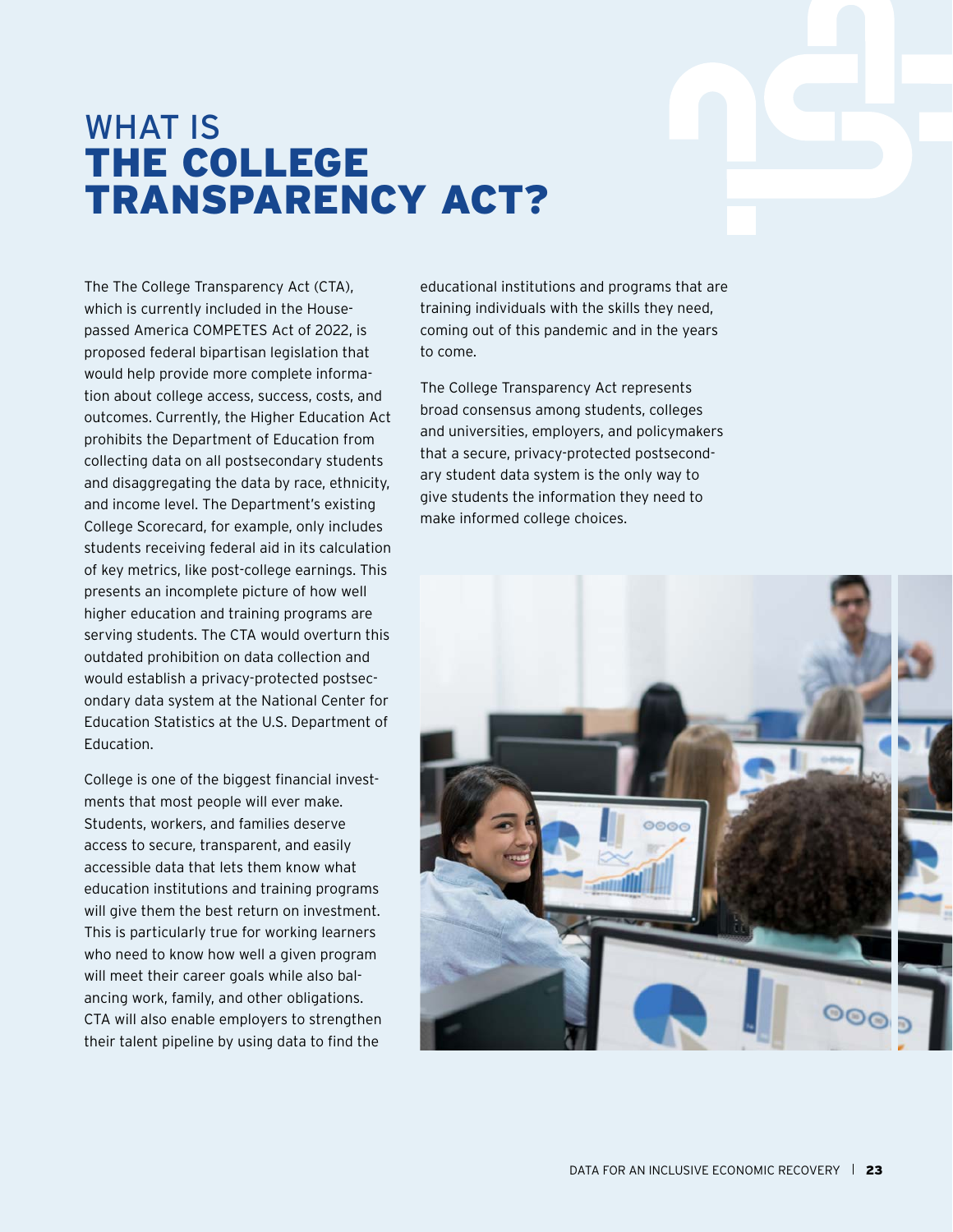## MAKE VISIBLE WHO'S BETTER OFF: REPORT THE OUTCOMES OF SKILLS POLICIES

COVID-19's impacts have been unequal across workers and industries. We must have public, disaggregated data on the impact of recovery investments to ensure that everyone is a full and equal participant in our country's economic future. That includes publicly reporting on the economic outcomes (e.g., types of jobs, wages, credentials with labor market value, long-term career progression) enjoyed not just by workers who lost their jobs, but specifically by workers of color, immigrants, women, older workers, workers without a college degree, and others who have been most impacted by the pandemic.

From National Skills Coalition's *[Skills for an Inclusive Economic Recovery.](https://www.nationalskillscoalition.org/resource/publications/skills-for-an-inclusive-economic-recovery/) 38*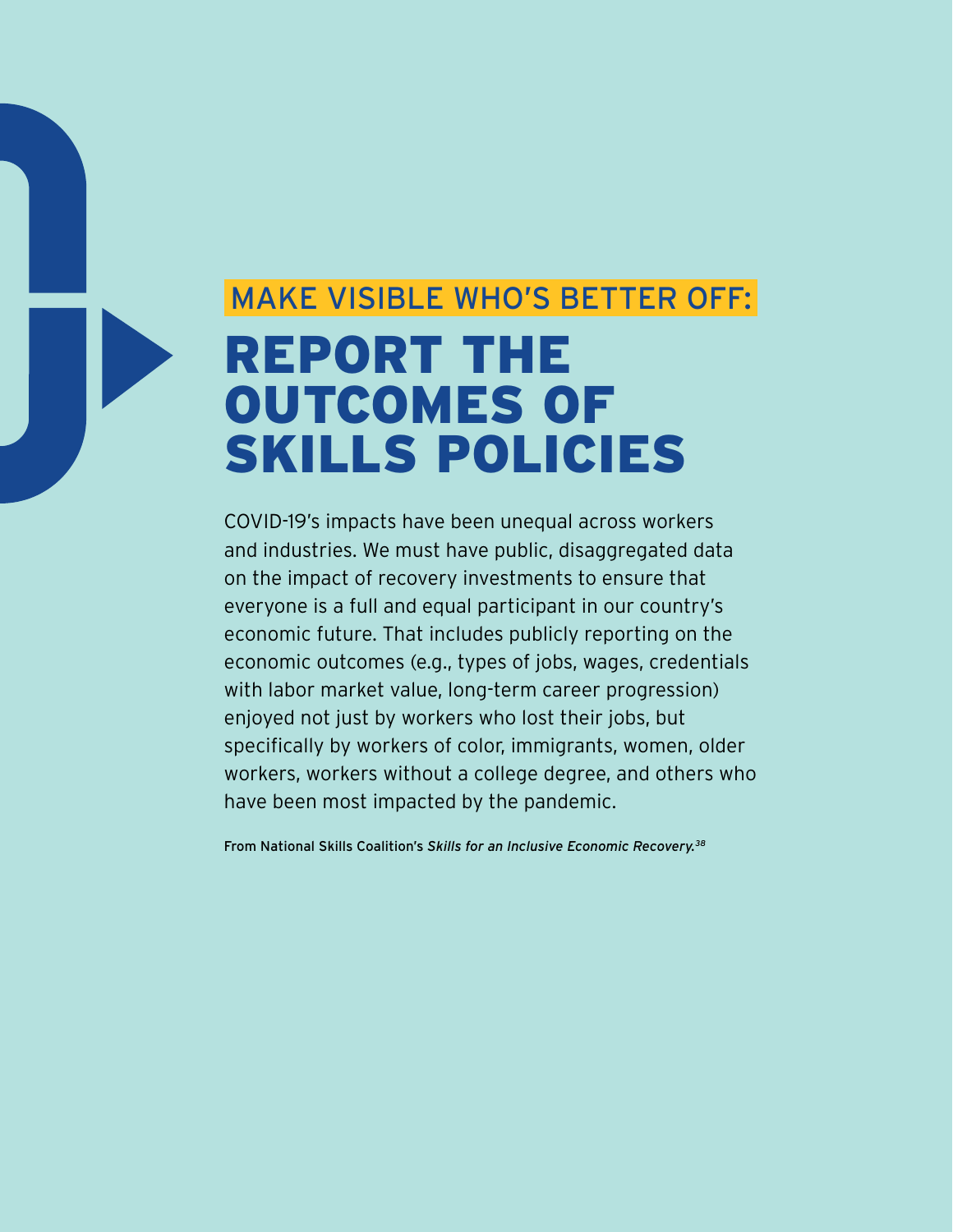

#### **Simply collecting and disaggregating data on who is served by skills training policies**

**is not the end goal.** Policy and program outcomes must be transparent to the public and used by practitioners, federal and state agencies, and policymakers to ensure accountability and that investments are prioritizing those who are most impacted by economic shocks. Outcomes disaggregated by race, ethnicity, gender, English language proficiency, income, and geography and their intersections are also needed to validate if skills policies are addressing racial equity gaps and to initiate corrective action when structural inequities are found to be present.

Key to reporting are robust data systems at the federal, state, and local levels. Funding for new data systems — or improvements to existing systems — is necessary to the successful expansion of data access and outcomes reporting. Connected data systems can also support data disaggregation when demographic characteristics are not collected uniformly across skills investments.

Numbers don't speak for themselves. It's important for federal, state, and local policymakers to seek local partner and stakeholder insight, particularly from practitioners, to contextualize program outcomes and identify the conditions that are contributing to or inhibiting progress towards closing racial equity gaps. Data analysts who report on outcomes from a distance may not have context on the unique challenges or barriers that stand in the way of more equitable outcomes. Proximity to the individuals and communities being served is also important when setting achievable goals to close racial equity gaps. Practitioners are best positioned to provide insight on how meaningful changes can meet the needs of workers and learners and close equity gaps. If policymakers, leaders, and practitioners are solely focused on compliance and not on understanding the conditions that help or hinder success then accountability efforts will not be successful.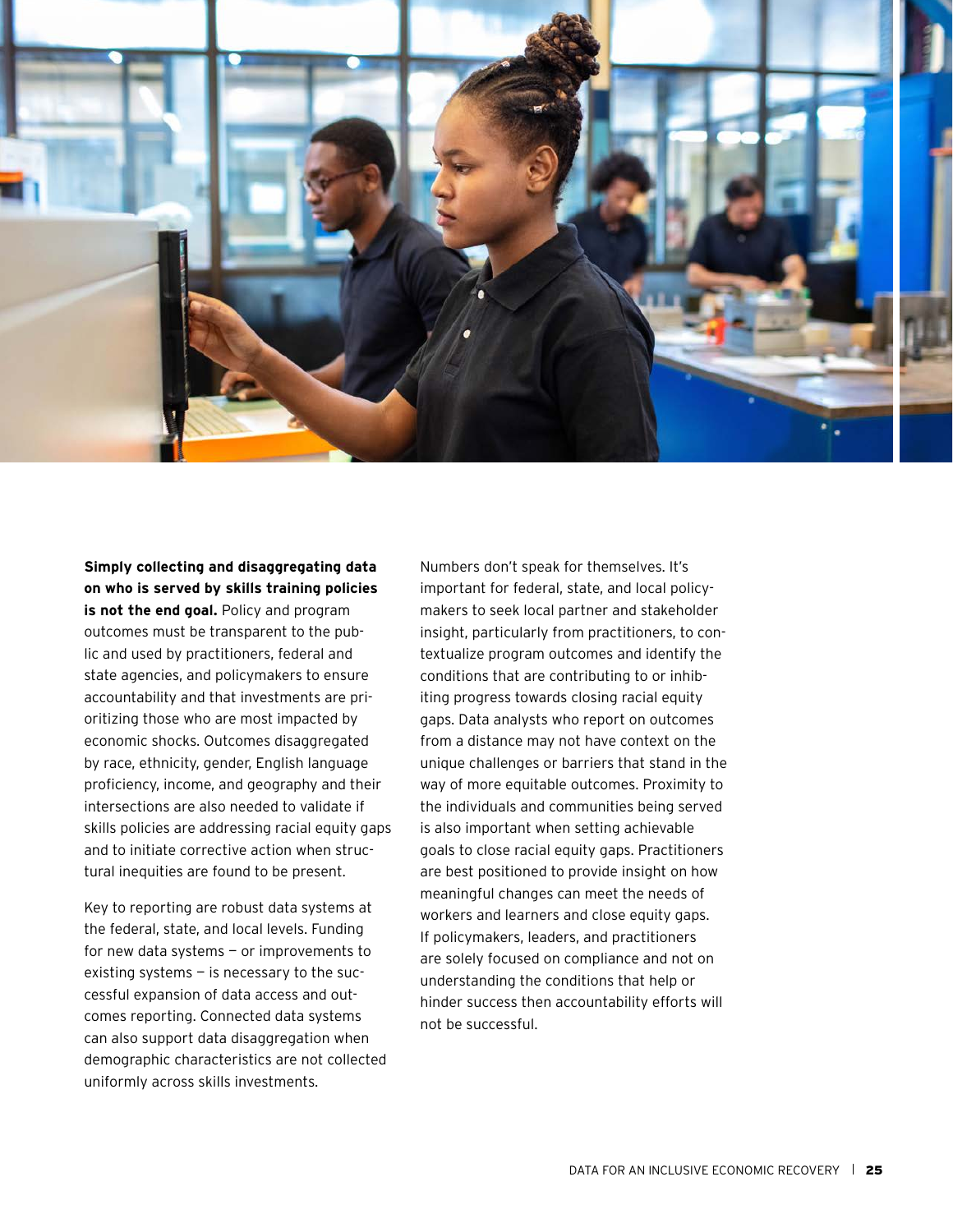### **POLICY RECOMMENDATIONS**

### 1.

#### **MANDATE PUBLIC REPORTING ON SKILLS TRAINING AND WORKFORCE INVESTMENT OUTCOMES.**

Within states, skills training advocates can play a powerful role in calling for and supporting state legislative and administrative efforts to require public reporting on the outcomes and impacts of publicly funded skills training programs. Calling for transparent outcomes reporting advances clarity on what data are being collected, what is being reported, and who has access to data. Advocates can also monitor how the state has implemented economic recovery plans and raise public awareness of equity gaps to hold agencies accountable.

At a state or local level, there are several examples of transparent reporting on the aggregate outcomes of skills training programs:

**•** Minnesota requires a report on participant outcomes for state-funded workforce programs. Outcomes are disaggregated by race, ethnicity, gender, geography, age, education, and housing status and available on a public dashboard. 39 Outcomes include short-, mid-, and long-term employment retention for participants who completed training or not, and attained a credential or not, as well as pre- and post-wage comparisons. This reporting is codified in state statute used by all local workforce development areas and community-based organizations who administer federal and state-funded workforce training programs. Program data is linked to administrative wage records to produce employment, wage, and industry outcomes.

**•** The Washington Training and Education Coordinating Board was established to create a more coordinated and accountable workforce system. Online reports track the results and return on investment for the state's largest workforce programs.40 The Board developed a workforce economic recovery plan that includes transparently measuring progress towards an inclusive economic recovery.41 Data disaggregation, including race, ethnicity, income levels, disability, and veteran status, is cited as key to measuring progress for the state's communities.

Expanded data collection and public reporting has allowed states to more accurately measure how the public workforce and education systems are meeting states' workforce and postsecondary education equity and attainment goals. These expanded outcomes can also be used to:

- Set specific targets and measure/report progress for racial and ethnic groups,
- Expose gaps in service delivery,
- Identify if and how programs are demonstrating effectiveness, and
- Generate evidence on what interventions lead to economic mobility for various populations.

Appendix A provides model legislative text that incorporates the outcomes measures and data disaggregation that support an inclusive economic recovery. States can use this example to explore what would support expanded public reporting on the outcomes of skills training programs.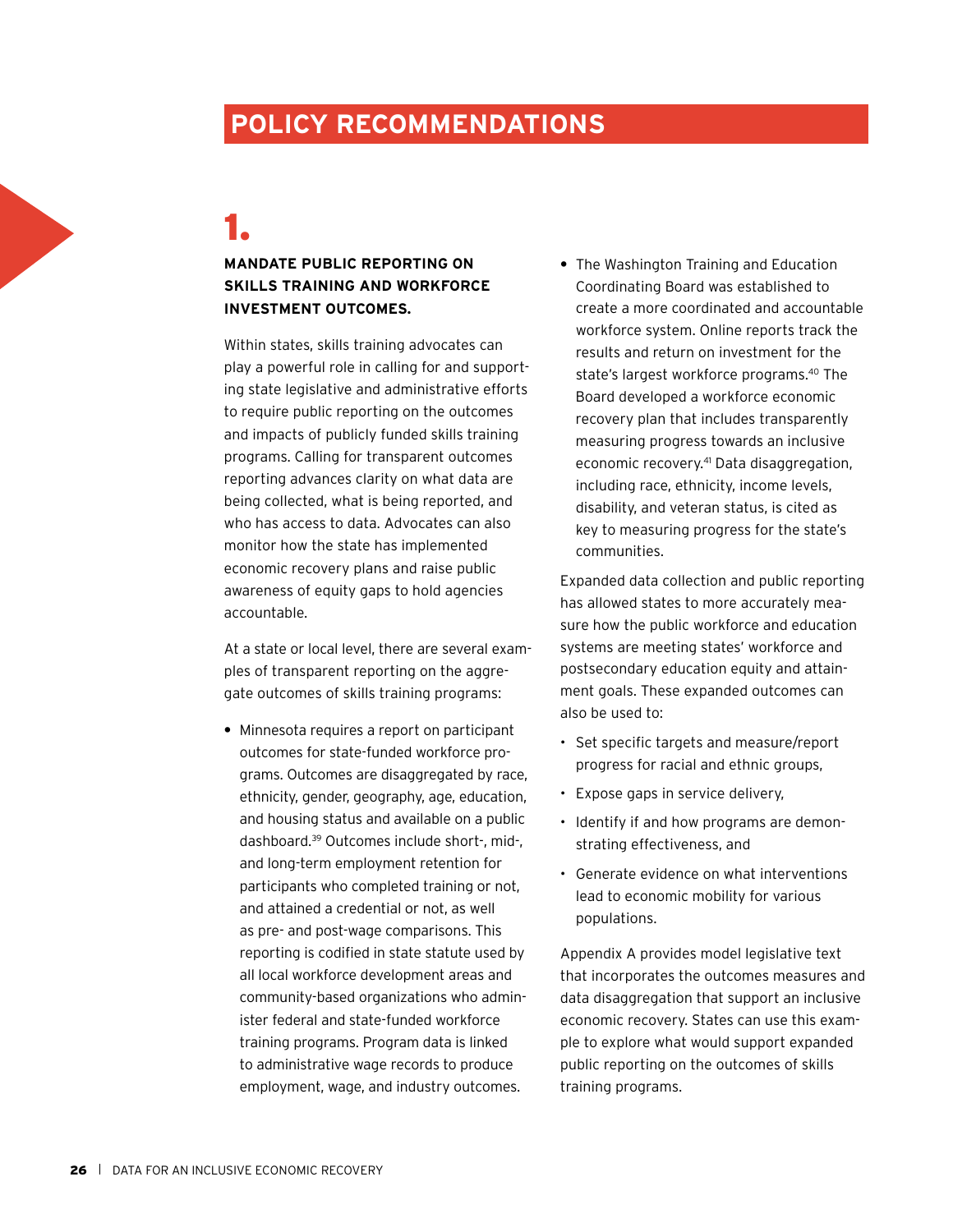### 2.

#### **PROVIDE SUFFICIENT FUNDING FOR LINKED EDUCATION AND WORKFORCE DATA SYSTEMS.**

The landscape of state-level workforce data systems has advanced tremendously in recent years. Forty-one states currently connect some level of education and workforce data, with eighteen states having a fully integrated system of early childhood, K-12, postsecondary, and workforce data.<sup>42</sup> The U.S. Department of Education's Statewide Longitudinal Data System (SLDS) and U.S. Department of Labor's Workforce Data Quality Initiative (WDQI) grants have allowed many states to more effectively link education and workforce systems to support data analysis. The Workforce Innovation and Opportunity Act (WIOA) also raised the bar for requiring performance information and has motivated agencies within states to collaborate more on using data to improve workforce development programs.

In recent years, the U.S. Census Bureau piloted an extremely successful Post-Secondary Employment Outcomes (PSEO) data tool<sup>43</sup> that engages state higher education systems to link student-level data with administrative records to provide earnings and employment outcomes for full-time college and university graduates by degree level, degree major, and institution. There has also been growth in regional partnerships (e.g., Western Interstate Commission for Higher Education's Multistate Longitudinal Data Exchange<sup>44</sup>) and private-public partnerships (e.g., Coleridge Initiative's Administrative Data Research Facility45) to link education and employment data systems across states.

States working to expand attainment of quality non-degree credentials have used their SLDS to link information from different programs across time. Utilizing SLDS can help states get an unduplicated count of credential attainment (since they can see if an individual has earned multiple credentials), understand the outcomes of individuals obtaining credentials by linking credential data with employment data, and know more about individual's education and career pathways. States can also use their SLDS to answer questions about non-degree credential attainment and employment outcomes for key demographics, including people of color, adult learners, veterans, and low-income individuals.

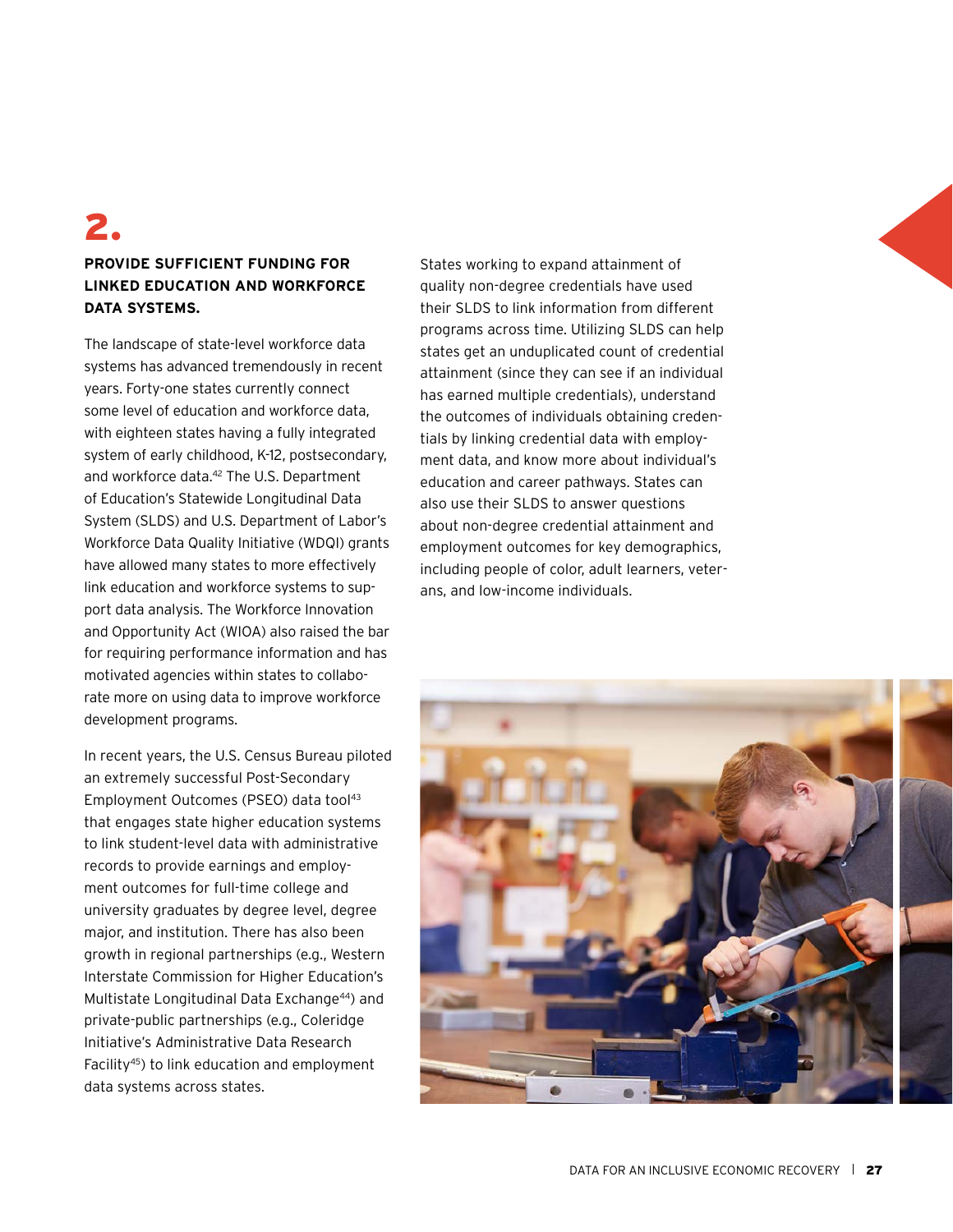### GOOD LABOR MARKET AND OUTCOMES DATA NEEDED TO SIGNAL CREDENTIAL QUALITY

The pandemic magnified the need for accurate, timely workforce data both to guide working adults toward the best quality retraining programs and to ensure data-informed policy decisions support an inclusive economic recovery. In the current environment  $-$  and across the country  $-$  more real-time, local labor market information is being used to analyze the skills and credentials needed in sectors facing trained worker shortages and to define occupations where a quality credential puts individuals on a career pathway towards a family-sustaining wage.

**THE PANDEMIC MAGNIFIED THE NEED FOR ACCURATE, TIMELY WORKFORCE DATA BOTH TO GUIDE WORKING ADULTS TOWARD THE BEST QUALITY RETRAINING PROGRAMS AND TO ENSURE DATA-INFORMED POLICY DECISIONS SUPPORT AN INCLUSIVE ECONOMIC RECOVERY.**

National Skills Coalition has worked with states to define and measure quality non-degree credentials and short-term training programs. These non-degree programs are seen by working adults and employers to be a flexible on-ramp to reskilling for in-demand jobs. States see them as a key component to reach their postsecondary attainment goals and as an economic recovery response to reconnect working adults to further postsecondary education and training opportunities.

Through this work, NSC has established a consensus definition that a quality non-degree credential is one that provides individuals with the means to equitably achieve their informed employment and educational goals. There must be valid, reliable, and transparent evidence that the credential satisfies the criteria that constitute quality and that public investment aligns with those programs and credentials that have been proven to produce quality outcomes for learners. Many states are continuing to align and improve their data infrastructure, policies, and guidance in ways that reflect this definition and the quality assurance frameworks they're developing for these short-term training programs and credentials.

Data on job openings and employer feedback on the skills and quality credentials needed in the hiring, promotion, and retention process is necessary for this work. Local industry sector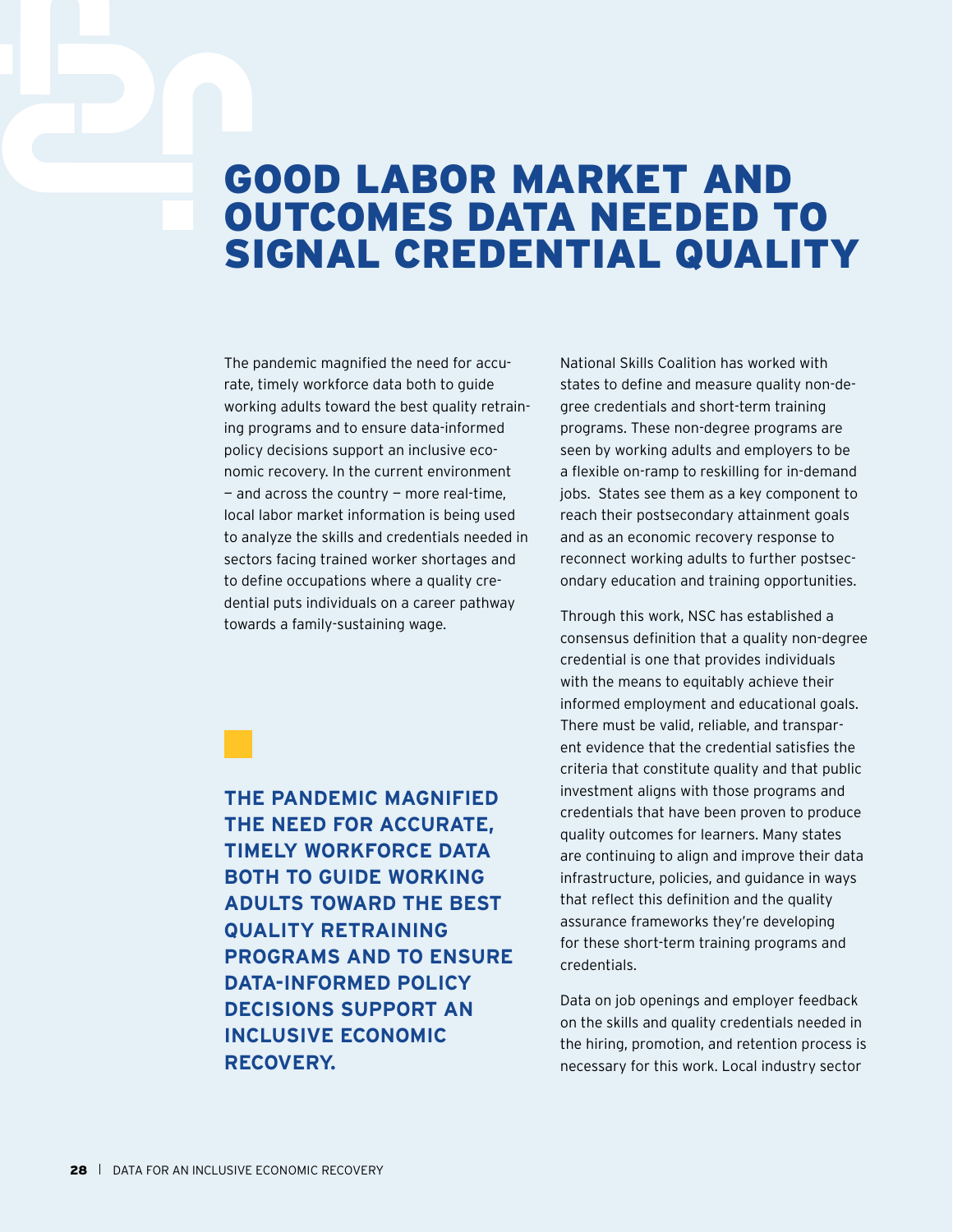

partnerships are taking a leadership role in shaping retraining strategies to meet their skill needs while providing pathways for workers to good jobs in demand. Quantitative data and employer input should be the foundation for measuring substantial job opportunities. While what is considered "substantial" will vary by state or region, data is needed to evaluate the market demand for the occupations that credentials are associated with. Use of real-time labor market data, existing sector partnerships, or emerging industries that represent a regional economic development strategy are all potential sources to inform whether or not employers demand the credential.

Disaggregated data on the employment and wage outcomes of training programs are essential for understanding what credentials meet a quality threshold and have value for workers and businesses. While most states already have data about some postsecondary programs, the data are often not comprehensive. Many states are working to improve the data available on short-term, non-credit programs offered by public institutions, data about who obtains industry certifications, or any certificates that are awarded by private institutions.

By improving information on the likely employment and earnings outcomes associated with specific training programs and communicating that information clearly, states can:

- **•** Make informed decisions about where to invest public dollars that support programs and learners;
- **•** Help workers save time and money;
- **•** Make it easier for businesses to identify talent and address emerging skill needs; and
- **•** Offer guidance to education and training providers on which credentials they should offer and how to think about designing new credentials or program offerings with an eye to increasing return on investment for learners and maximizing alignment with labor market needs.

For more information, please see:

- **•** Expanding Opportunities: Defining Quality Non-Degree Credentials for States<sup>46</sup>
- **•** Creating an Impact with Credential Quality and Transparency<sup>47</sup>
- **•** Emerging Innovations in Data Transparency, Governance and Quality48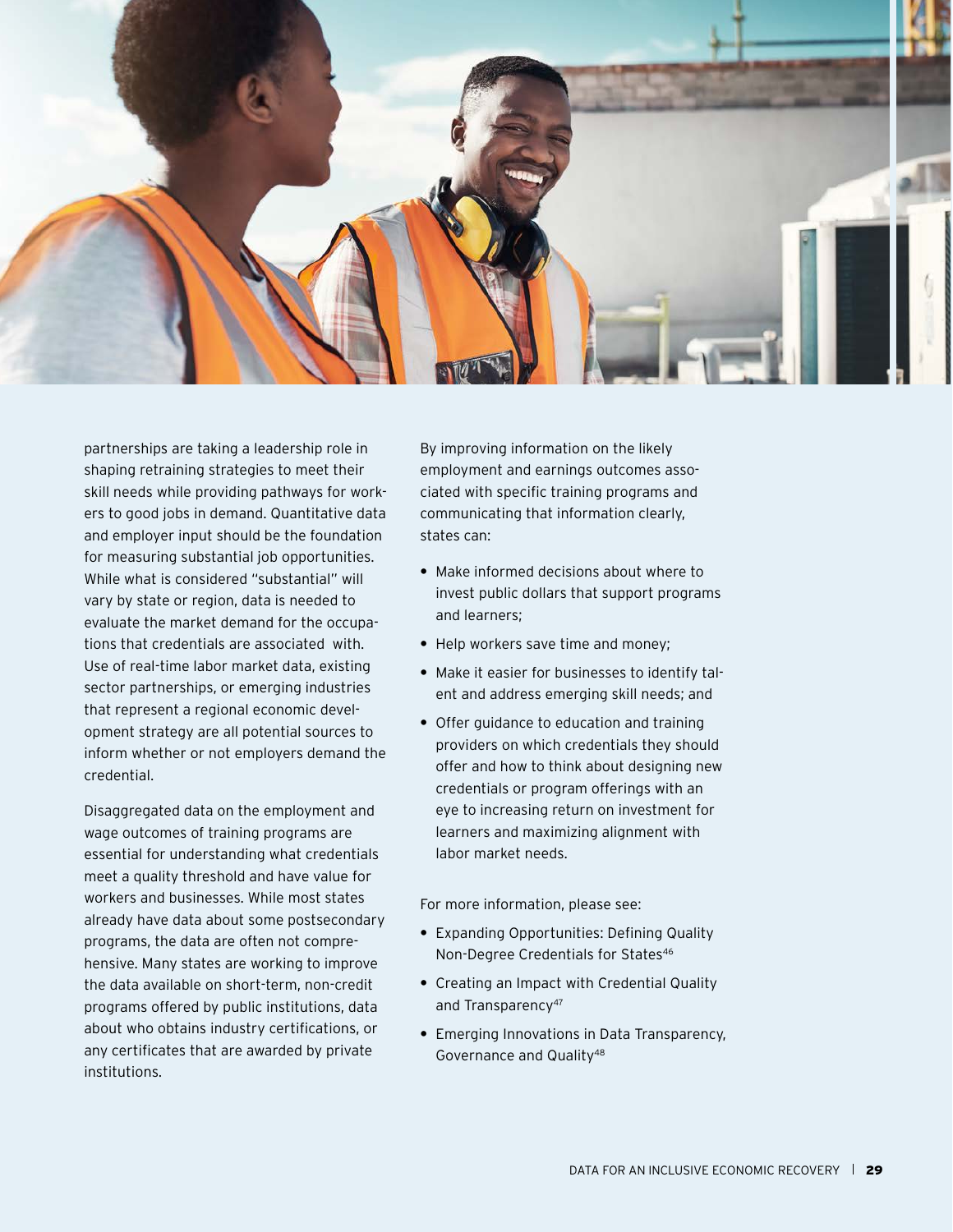WE MUST HAVE PUBLIC, DISAGGREGATED DATA ON THE IMPACT OF RECOVERY INVESTMENTS TO ENSURE THAT EVERYONE IS A FULL AND EQUAL PARTICIPANT IN OUR COUNTRY'S ECONOMIC FUTURE.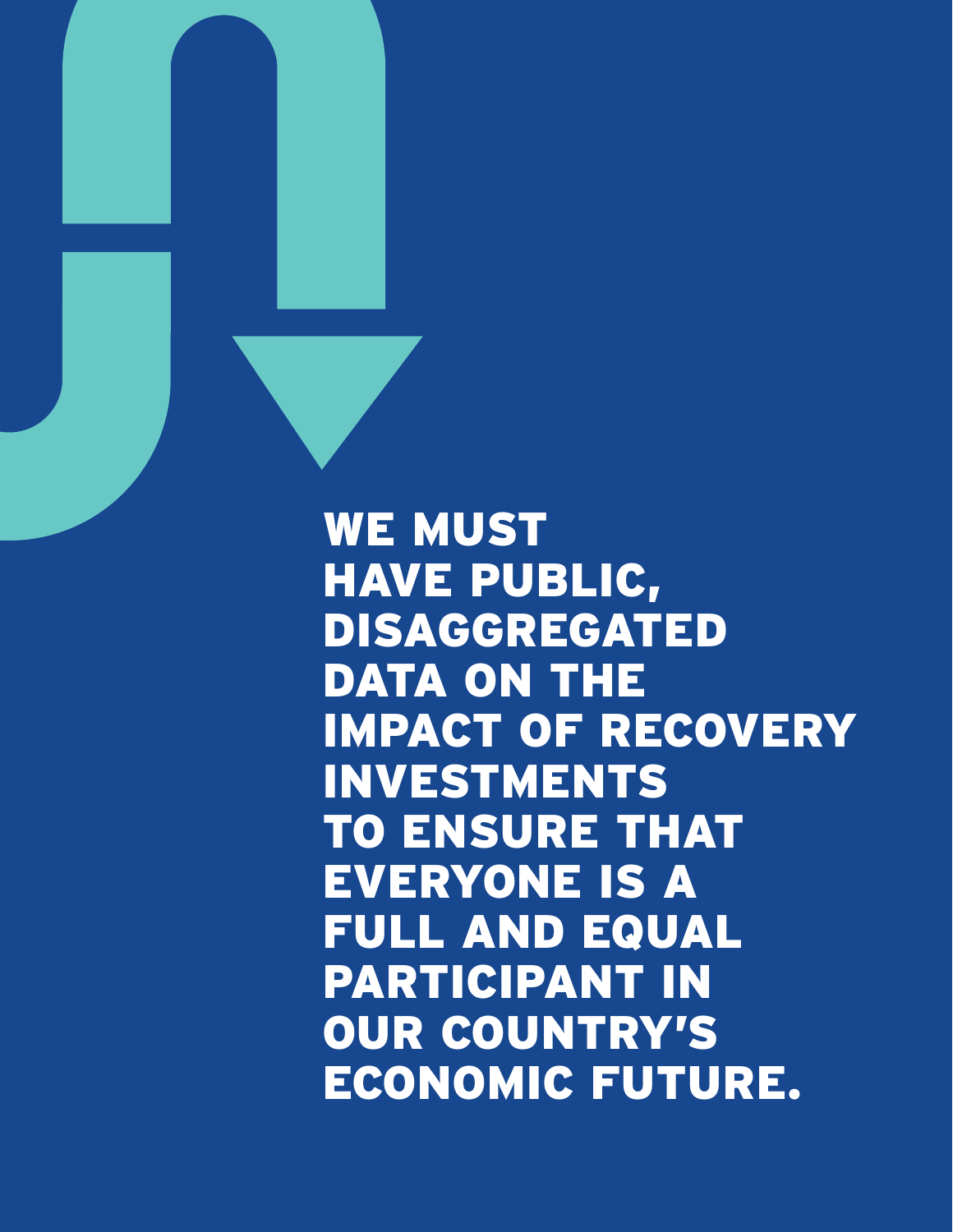### APPENDIX A: MODEL LEGISLATIVE TEXT TO MANDATE PUBLIC REPORTING ON SKILLS TRAINING OUTCOMES

Below is an example of legislative text that would support expanded public reporting on the outcomes of skills training programs. Policymakers and advocates are encouraged to use this language as the basis for new legislation in their states.

#### **Section 1. Requirements.**

The [list name of agency] shall develop and implement a uniform outcome measurement and reporting system for adult workforce-related programs funded in whole or in part by state funds.

#### **Section 2. Definitions.**

- (a) For the purposes of this section, the terms defined in this section have the meanings given.
- (b) "Credential" means postsecondary degrees, diplomas, licenses, and certificates awarded in recognition of an individual's attainment of measurable technical or occupational skills necessary to obtain employment or advance in an occupation. The credential can be based on the attainment of academic credit or obtained through a non-degree credential program.
- (c) "Exit" means to have not received service under a workforce program [for a set number of days]. The exit date is the last date of service.
- (d) "Pre-enrollment" means a set period of time before an individual was enrolled in a workforce program.

#### **Section 3. Skills training program outcomes.**

(a) By [date] the [agency, agencies listed] must report the following information separately for each program subject to the requirements of section 1:

- (1) the total number of participants enrolled;
- (2) the median pre-enrollment wages based on participant wages for the second through the fifth calendar quarters immediately preceding the quarter of enrollment;
- (3) the total number of participants enrolled in training, by occupational group;
- (4) the total number of participants that exited the program during the year;
- (5) the total number of exited participants who completed training;
- (6) the total number of exited participants who attained a credential;
- (7) the total number of participants employed two quarters immediately following the quarter of exit, by industry;
- (8) the median wages of participants employed two quarters immediately following the quarter of exit;
- (9) the total number of participants employed four quarters immediately following the quarter of exit, by industry;
- (10) the median wages of participants employed four quarters immediately following the quarter of exit;
- (11) the total number of participants employed eight quarters immediately following the quarter of exit, by industry;
- (12) the median wages of participants employed during eight quarters immediately following the quarter of exit;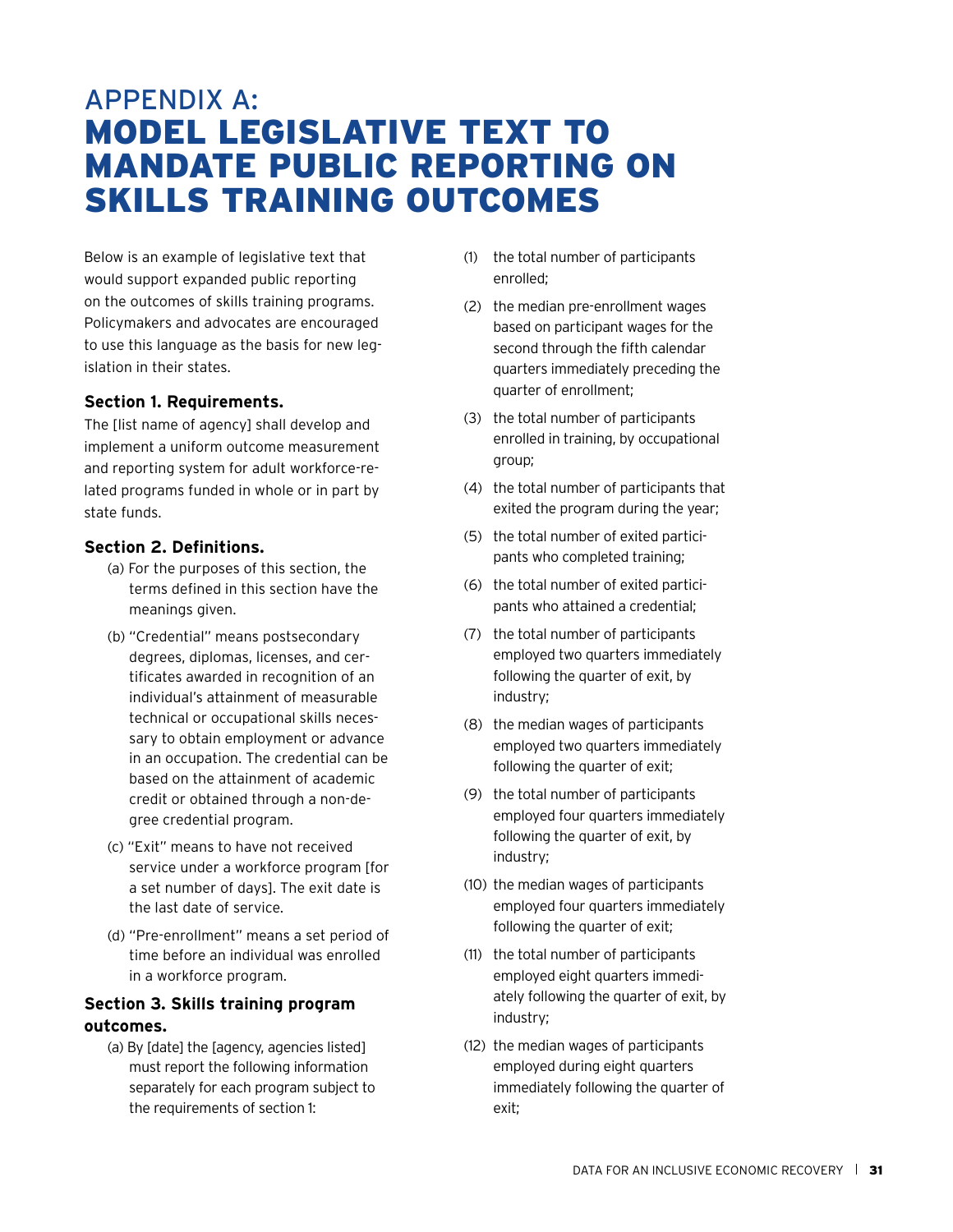(b) The report must contain disaggregated participant information by race, ethnicity, gender, English language proficiency, income, and [geographic] region, including a comparison of exited participants who completed training and attained a credential, and those who did not, so the state is able to successfully evaluate the effectiveness of skills training programs to connect individuals to high quality training that meets the needs of businesses and to measure progress towards closing equity gaps.

Additional outcome measures that states could require:

- **• Include expanded measures on job quality.** Administrative wage records serve as a key resource for understanding if participants of skills training programs are finding employment. Some states do collect additional items in their Unemployment Insurance wage files, like hours worked. A quarterly measurement of hours worked allows for the calculation of hourly wage rate, as well as full- and part-time employment status, which can be a helpful signal of job quality, as a full-time job is more likely to offer benefits.
- **• Include a measure of occupation-specific job placement.** A small number of states also collect workers' occupations from employers in their wage files.49 Occupational information provides greater context on what an individual does on the job than an industry code, which is more commonly used to signify what goods or services a business primarily engages in creating or providing. Occupational information would allow for a "training-related job placement" measure of the alignment between the occupation for which

the training provider is designed and the occupation when an individual obtains employment. The state of Washington will soon be requesting occupational data from employers as a part of their Unemployment Insurance reporting. The legislative bill to expand data collection explains that it will …"allow for more accurate occupational trend analyses, and more effective evaluation of education and training programs and whether or not they lead to particular occupations."50

**• Include other demographic characteristics that aid in identifying equity gaps.** There are many additional characteristics that may be important to identify equity gaps in skills training access and credential attainment, including age, disability status, gender identify, housing status or instability, justice involvement, and sexual orientation. States should prioritize additional characteristics necessary to meet state education and workforce equity goals. It is important to assess how widely available a particular demographic characteristic is collected across skills training programs, as well as the quality of the data collected. For instance, if a characteristic is optional or does not have a sufficient response rate, any outcomes produced may not be representative of individuals with that lived experience. It's also important to ensure that data collection, analysis, and reporting on demographic characteristics is based on strong data ethic principles, data privacy protections, and principles of use. This includes, but isn't limited to, protecting personally identifiable information when releasing summary data for public reporting.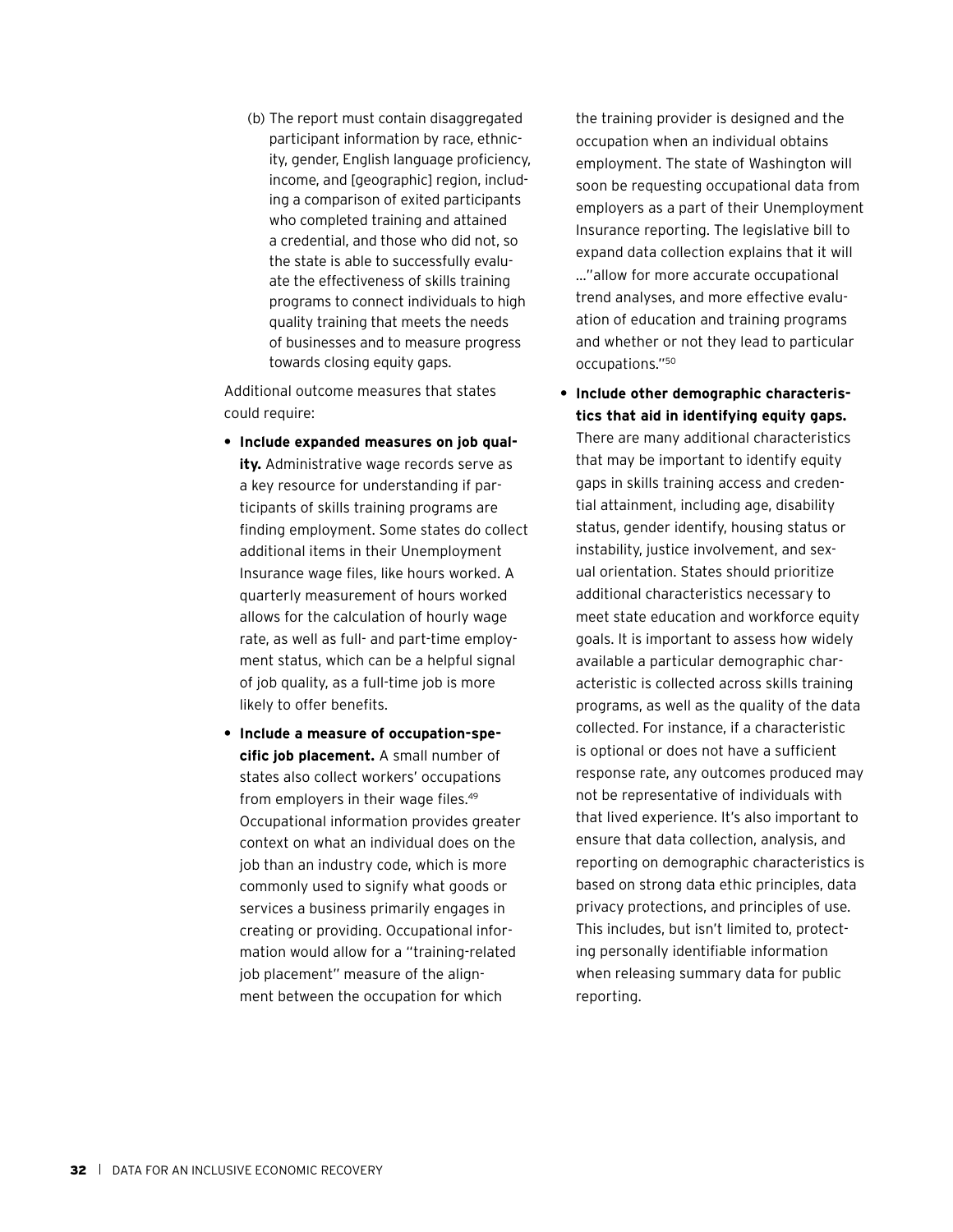### APPENDIX B: GLOSSARY OF TERMS

**ADMINISTRATIVE DATA:** Data collected on individuals or businesses during the administration of a government program.

**RACIAL EQUITY51:** Racial equity is achieved when race or immigration status is no longer correlated with one's outcomes; when everyone has what they need to thrive, no matter where they live. An example of achieving racial equity in workforce development is when race or immigration status no longer determines the likelihood of a participant's completion of a training program or their educational attainment.

**STATE LONGITUDINAL DATA SYSTEMS (SLDS) OR P-20W DATA SYSTEMS:** Statelevel data infrastructure that securely brings together specific data on early childhood, K-12 and postsecondary education, and the workforce so leaders, practitioners, and community members can better understand the progress, predictors, and performance of learners along their educational and employment pathways.

**STRUCTURAL RACISM52:** A system in which public policies, institutional practices, cultural representations, and other norms work in various, often reinforcing ways to perpetuate racial group inequity. It identifies dimensions of our history and culture that have allowed privileges associated with 'whiteness' and disadvantages associated with 'color' to endure and adapt over time. Structural racism is not something that a few people or institutions choose to practice. Instead, it has been a feature of the social, economic, and political systems in which we all exist.

**SUMMARY DATA:** Summary data refers to statistical records and reports that aggregate data on individuals in a way that neither a specific individual is identifiable, nor the unique identities or other characteristics of that individual are knowable.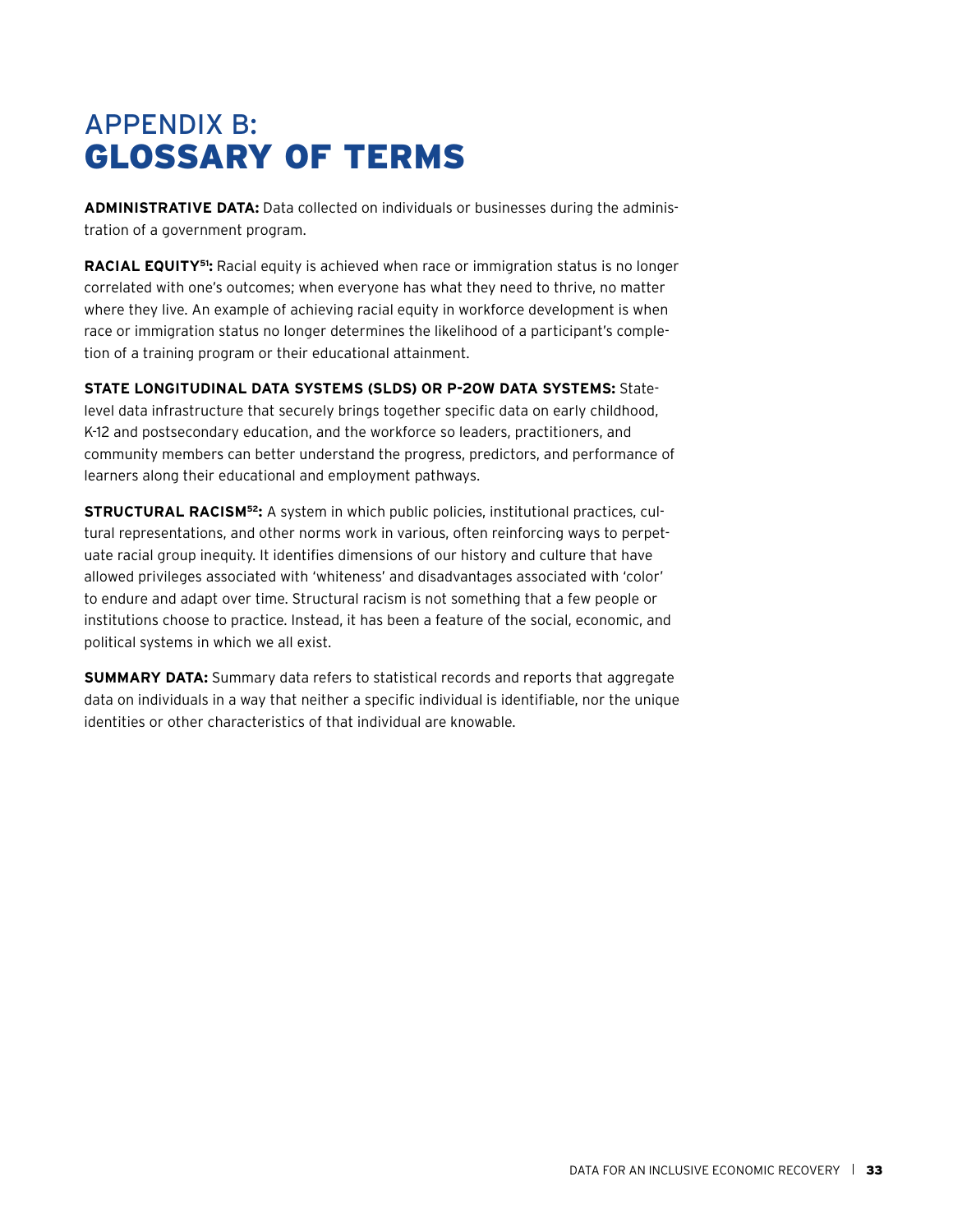### ENDNOTES

- 1 <https://www.nationalskillscoalition.org/resource/publications/skills-for-an-inclusive-economic-recovery/>
- 2 <https://www.bls.gov/opub/ted/2020/unemployment-rate-rises-to-record-high-14-point-7-percent-in-april-2020.htm>
- 3 [https://www.dol.gov/newsroom/economicdata/empsit\\_11062020.pdf](https://www.dol.gov/newsroom/economicdata/empsit_11062020.pdf)
- 4 Bureau of Labor Analysis, Employment Situation Summary, accessed May 6, 2022, [https://www.bls.gov/news.](https://www.bls.gov/news.release/empsit.nr0.htm) [release/empsit.nr0.htm](https://www.bls.gov/news.release/empsit.nr0.htm).
- 5 <https://fred.stlouisfed.org/series/LNS14027662>
- 6 <https://www.nber.org/reporter/2020number4/covid-19-small-business-owners-and-racial-inequality>
- 7 [https://www.ilr.cornell.edu/work-and-coronavirus/work-and-jobs/](https://www.ilr.cornell.edu/work-and-coronavirus/work-and-jobs/how-job-losses-during-covid-19-recession-compare-past-recessions) [how-job-losses-during-covid-19-recession-compare-past-recessions](https://www.ilr.cornell.edu/work-and-coronavirus/work-and-jobs/how-job-losses-during-covid-19-recession-compare-past-recessions)
- 8 Credential Engine. (2021). Education and training expenditures in the U.S. Washington, DC: Credential Engine. <https://credentialengine.org/education-and-training-expenditures/>
- 9 <https://www.nationalskillscoalition.org/resource/publications/skills-for-an-inclusive-economic-recovery/>
- 10 <https://www.congress.gov/bill/115th-congress/house-bill/4174>
- 11 <https://results4america.org/wp-content/uploads/2019/08/Evidence-Act-Section-by-Section-Summary-FINAL.pdf>
- 12 <https://www.whitehouse.gov/wp-content/uploads/2021/06/M-21-27.pdf>
- 13 https://home.treasury.gov/system/files/136/SLFRF-Compliance-and-Reporting-Guidance.pdf#page=23
- 14 <https://www.nationalskillscoalition.org/resource/publications/skills-for-an-inclusive-economic-recovery/>
- 15 [https://nationalskillscoalition.org/blog/workforce-data/](https://nationalskillscoalition.org/blog/workforce-data/workforce-update-the-road-from-recession-to-inclusive-economic-recovery-requires-strong-workforce-data/) [workforce-update-the-road-from-recession-to-inclusive-economic-recovery-requires-strong-workforce-data/](https://nationalskillscoalition.org/blog/workforce-data/workforce-update-the-road-from-recession-to-inclusive-economic-recovery-requires-strong-workforce-data/)
- 16 [https://nationalskillscoalition.org/blog/worker-safety-net/](https://nationalskillscoalition.org/blog/worker-safety-net/workforce-update-a-balancing-act-for-americas-working-women/) [workforce-update-a-balancing-act-for-americas-working-women/](https://nationalskillscoalition.org/blog/worker-safety-net/workforce-update-a-balancing-act-for-americas-working-women/)
- 17 [https://www.pewresearch.org/fact-tank/2021/07/26/](https://www.pewresearch.org/fact-tank/2021/07/26/immigrants-in-u-s-experienced-higher-unemployment-in-the-pandemic-but-have-closed-the-gap/) [immigrants-in-u-s-experienced-higher-unemployment-in-the-pandemic-but-have-closed-the-gap/](https://www.pewresearch.org/fact-tank/2021/07/26/immigrants-in-u-s-experienced-higher-unemployment-in-the-pandemic-but-have-closed-the-gap/)
- 18 [https://www.brookings.edu/research/the-pandemic-hurt-low-wage-workers-the-most-and-so-far-the-recovery](https://www.brookings.edu/research/the-pandemic-hurt-low-wage-workers-the-most-and-so-far-the-recovery-has-helped-them-the-least/)[has-helped-them-the-least/](https://www.brookings.edu/research/the-pandemic-hurt-low-wage-workers-the-most-and-so-far-the-recovery-has-helped-them-the-least/)
- 19 [https://www.nationalskillscoalition.org/blog/higher-education/](https://www.nationalskillscoalition.org/blog/higher-education/workforce-update-workers-without-a-college-degree-are-disproportionately-impacted-by-covid-19-job-losses/) [workforce-update-workers-without-a-college-degree-are-disproportionately-impacted-by-covid-19-job-losses/](https://www.nationalskillscoalition.org/blog/higher-education/workforce-update-workers-without-a-college-degree-are-disproportionately-impacted-by-covid-19-job-losses/)
- 20 <https://www.census.gov/data/experimental-data-products/household-pulse-survey.html> This is an experimental survey of households to measure how the pandemic is impacting households from a social and economic perspective. The survey measures core demographic household characteristics, as well as questions about education, employment, food sufficiency, childcare arrangements, household spending, housing security and physical and mental health. Recent surveys have included data disaggregated by sexual orientation and gender identity.
- 21 [https://blogs.bls.gov/blog/2022/02/14/bls-now-publishing-monthly-data-for-american-indians-and-alaska-na](https://blogs.bls.gov/blog/2022/02/14/bls-now-publishing-monthly-data-for-american-indians-and-alaska-natives/)[tives/](https://blogs.bls.gov/blog/2022/02/14/bls-now-publishing-monthly-data-for-american-indians-and-alaska-natives/) Monthly estimates give us more timely measures to see how groups are faring in the labor market.
- 22 <https://covid-relief-data.ed.gov/>
- 23 <https://collegescorecard.ed.gov/> These data are essential to institutions and policymakers to understand inequities in earnings of former students and how to implement and refine programs, policies, and investments to close those gaps.
- 24 [https://www.whitehouse.gov/briefing-room/presidential-actions/2021/01/20/executive-order-advancing-ra](https://www.whitehouse.gov/briefing-room/presidential-actions/2021/01/20/executive-order-advancing-racial-equity-and-support-for-underserved-communities-through-the-federal-government/)[cial-equity-and-support-for-underserved-communities-through-the-federal-government/](https://www.whitehouse.gov/briefing-room/presidential-actions/2021/01/20/executive-order-advancing-racial-equity-and-support-for-underserved-communities-through-the-federal-government/)
- 25 <https://www.whitehouse.gov/briefing-room/blog/2021/07/27/an-update-from-the-equitable-data-working-group/>
- 26 American Institutes for Research (AIR) "Following Students After Graduation: Best Practices for Tracking Postsecondary and Workforce Outcomes," April 2020; [https://www.air.org/sites/default/files/Following-](https://www.air.org/sites/default/files/Following-Students-After-Graduation-Deeper-Learning-508-April-2020.pdf)[Students-After-Graduation-Deeper-Learning-508-April-2020.pdf](https://www.air.org/sites/default/files/Following-Students-After-Graduation-Deeper-Learning-508-April-2020.pdf)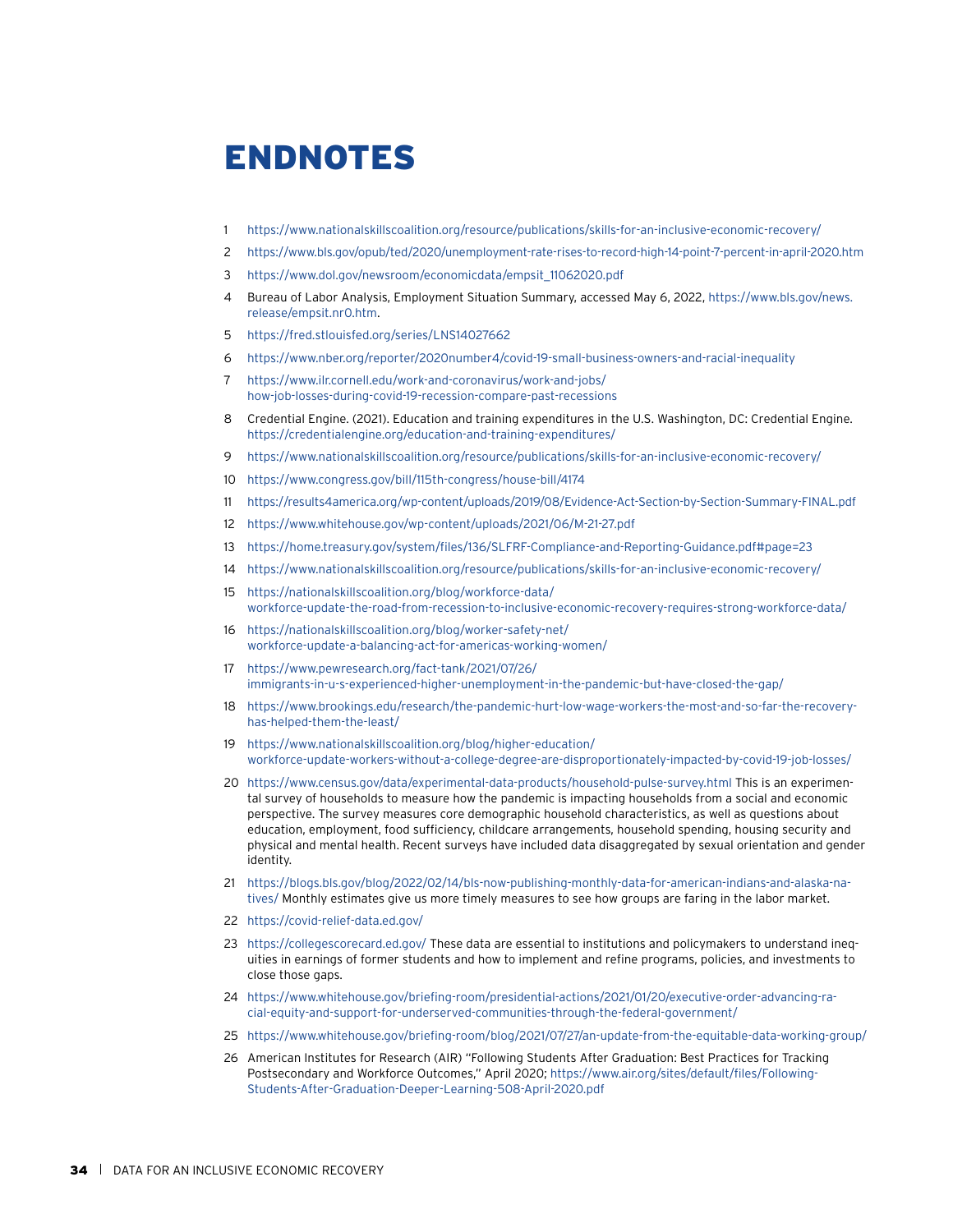- American Sociological Association, Diversity Linked To Increased Sales Revenue And Profits, More Customers, ScienceDaily, April 3, 2009, [https://www.sciencedaily.com/releases/2009/03/090331091252.htm.](https://www.sciencedaily.com/releases/2009/03/090331091252.htm)
- <https://www.nber.org/papers/w27660>
- The median usual weekly earnings of full-time wage and salary workers in 2020 were \$758 for Hispanics, \$794 for Blacks, \$1,003 for Whites, and \$1,310 for Asians. Source: Bureau of Labor Statistics, "Labor Force Characteristics by Race and Ethnicity, 2020," November 2021; [https://www.bls.gov/opub/reports/race-and-eth](https://www.bls.gov/opub/reports/race-and-ethnicity/2020/home.htm)[nicity/2020/home.htm](https://www.bls.gov/opub/reports/race-and-ethnicity/2020/home.htm)
- For more information, see: [https://www.epi.org/publication/](https://www.epi.org/publication/the-color-of-law-a-forgotten-history-of-how-our-government-segregated-america) [the-color-of-law-a-forgotten-history-of-how-our-government-segregated-america/](https://www.epi.org/publication/the-color-of-law-a-forgotten-history-of-how-our-government-segregated-america)
- <https://nationalskillscoalition.org/resource/publications/the-roadmap-for-racial-equity/>
- <https://www.nationalskillscoalition.org/resource/publications/skills-for-an-inclusive-economic-recovery/>
- Federal Register, vol. 80, no. 73, April 16, 2015, [https://www.govinfo.gov/content/pkg/FR-2015-04-16/pdf/2015-](https://www.govinfo.gov/content/pkg/FR-2015-04-16/pdf/2015-05530.pdf) [05530.pdf](https://www.govinfo.gov/content/pkg/FR-2015-04-16/pdf/2015-05530.pdf)
- For more information about the WIOA common performance measures, please see: [https://www.dol.gov/](https://www.dol.gov/agencies/eta/performance/performance-indicators) [agencies/eta/performance/performance-indicators](https://www.dol.gov/agencies/eta/performance/performance-indicators)
- [https://nationalskillscoalition.org/resource/publications/](https://nationalskillscoalition.org/resource/publications/expanding-opportunities-defining-quality-non-degree-credentials-for-states/) [expanding-opportunities-defining-quality-non-degree-credentials-for-states/](https://nationalskillscoalition.org/resource/publications/expanding-opportunities-defining-quality-non-degree-credentials-for-states/)
- [https://nationalskillscoalition.org/blog/news/how-quality-assurance-criteria-serves-the-unique-needs-of-six](https://nationalskillscoalition.org/blog/news/how-quality-assurance-criteria-serves-the-unique-needs-of-six-states/)[states/](https://nationalskillscoalition.org/blog/news/how-quality-assurance-criteria-serves-the-unique-needs-of-six-states/)
- <https://nationalskillscoalition.org/wp-content/uploads/2020/12/NSC-SWIS-Booklet-MR-1.pdf>
- <https://www.nationalskillscoalition.org/resource/publications/skills-for-an-inclusive-economic-recovery/>
- <https://mn.gov/deed/data/workforce-data/report-card/>
- <https://www.wtb.wa.gov/research-resources/reports/>
- [https://www.wtb.wa.gov/wp-content/uploads/2021/01/WEB\\_EconRecovPlan.pdf](https://www.wtb.wa.gov/wp-content/uploads/2021/01/WEB_EconRecovPlan.pdf)
- <https://www.ecs.org/state-longitudinal-data-systems/>
- [https://lehd.ces.census.gov/data/pseo\\_experimental.html](https://lehd.ces.census.gov/data/pseo_experimental.html)
- <https://www.wiche.edu/key-initiatives/multistate-longitudinal-data-exchange/>
- <https://coleridgeinitiative.org/adrf/>
- [https://www.nationalskillscoalition.org/resource/publications/](https://www.nationalskillscoalition.org/resource/publications/expanding-opportunities-defining-quality-non-degree-credentials-for-states/) [expanding-opportunities-defining-quality-non-degree-credentials-for-states/](https://www.nationalskillscoalition.org/resource/publications/expanding-opportunities-defining-quality-non-degree-credentials-for-states/)
- [https://www.nationalskillscoalition.org/wp-content/uploads/2021/08/NSC-credential-quality\\_toolkit\\_final.pdf](https://www.nationalskillscoalition.org/wp-content/uploads/2021/08/NSC-credential-quality_toolkit_final.pdf)
- [https://nationalskillscoalition.org/resource/publications/](https://nationalskillscoalition.org/resource/publications/emerging-innovations-in-data-transparency-governance-quality/) [emerging-innovations-in-data-transparency-governance-quality/](https://nationalskillscoalition.org/resource/publications/emerging-innovations-in-data-transparency-governance-quality/)
- [https://crecstorage.blob.core.windows.net/lmii/sites/4/2022/02/Final-UI-Wage-Records-Report-20220124\\_](https://crecstorage.blob.core.windows.net/lmii/sites/4/2022/02/Final-UI-Wage-Records-Report-20220124_Reduced.pdf) [Reduced.pdf](https://crecstorage.blob.core.windows.net/lmii/sites/4/2022/02/Final-UI-Wage-Records-Report-20220124_Reduced.pdf)
- [https://lawfilesext.leg.wa.gov/biennium/2019-20/Pdf/Bills/House%20Passed%20Legislature/2308-S.](https://lawfilesext.leg.wa.gov/biennium/2019-20/Pdf/Bills/House%20Passed%20Legislature/2308-S.PL.pdf?q=20210812070838) [PL.pdf?q=20210812070838](https://lawfilesext.leg.wa.gov/biennium/2019-20/Pdf/Bills/House%20Passed%20Legislature/2308-S.PL.pdf?q=20210812070838)
- Adapted only slightly from definition used by Center for Social Inclusion
- The Aspen Institute, Glossary for Understanding the Dismantling Structural Racism/Promoting Racial Equity Analysis, July 11, 2016, [https://assets.aspeninstitute.org/content/uploads/files/content/docs/rcc/RCC-Structural-](https://assets.aspeninstitute.org/content/uploads/files/content/docs/rcc/RCC-Structural-Racism-Glossary.pdf)[Racism-Glossary.pdf](https://assets.aspeninstitute.org/content/uploads/files/content/docs/rcc/RCC-Structural-Racism-Glossary.pdf)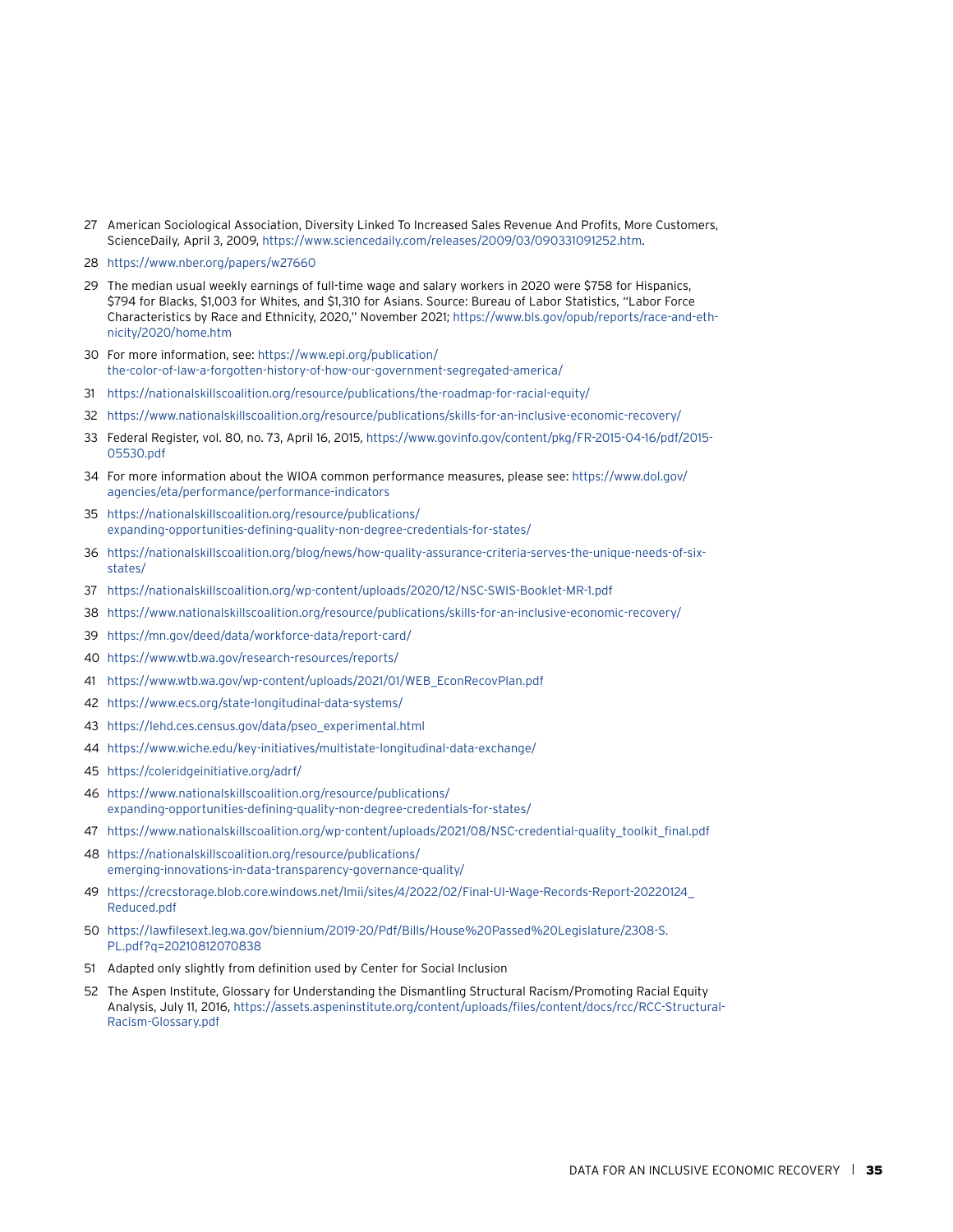## ACKNOWLEDGMENTS

This report was made possible by generous support from the Bill and Melinda Gates Foundation. We thank them for their support and acknowledge that the findings, conclusions, and recommendations presented in this report are those of National Skills Coalition alone, and do not necessarily reflect the opinions of the Bill and Melinda Gates Foundation.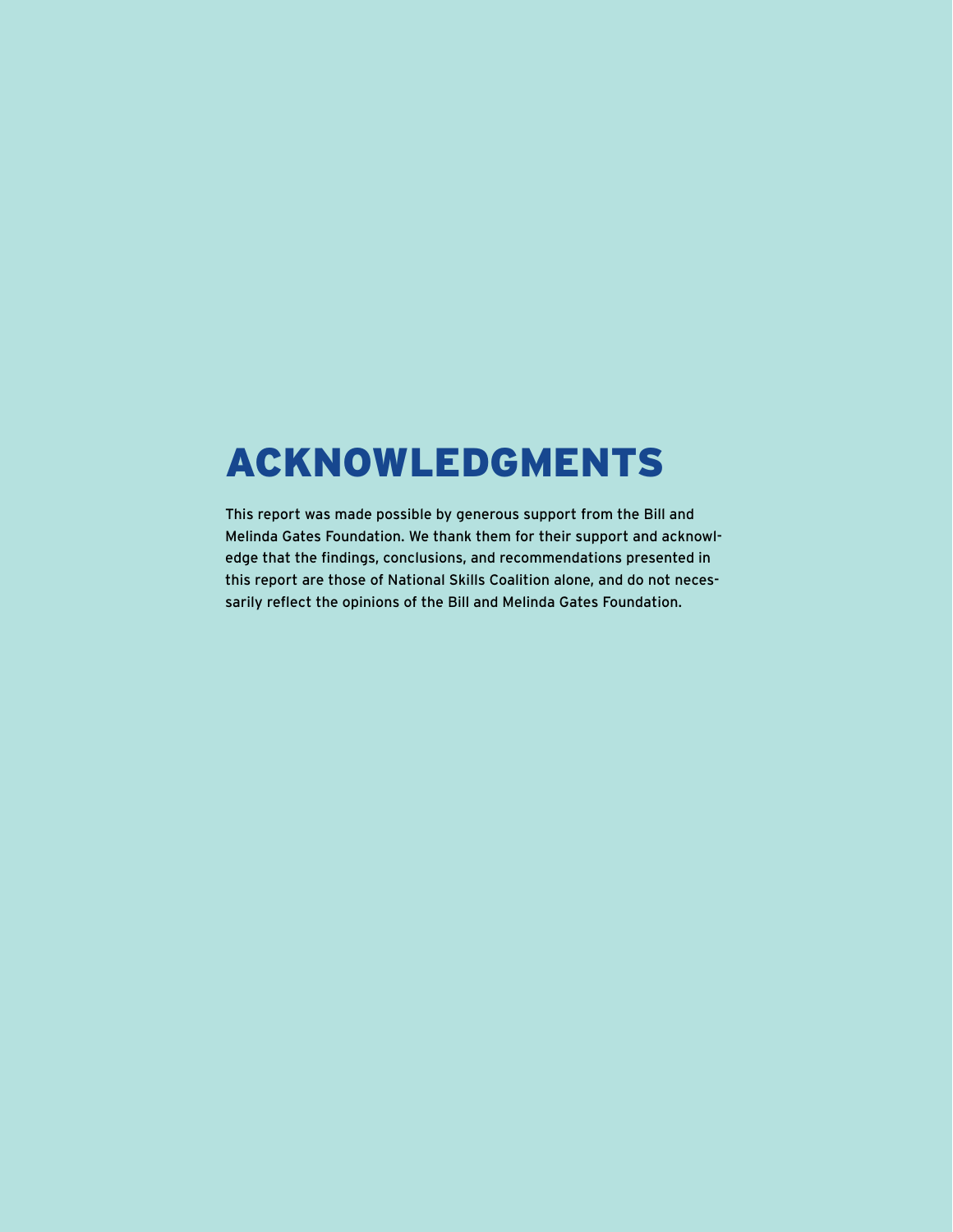### ABOUT NATIONAL SKILLS COALITION

Jobs that require skills training are the backbone of our economy. National Skills Coalition fights for a national commitment to inclusive, high-quality skills training so that more people have access to a better life, and more businesses see sustained growth. Since 2000, through expert analysis, and technical assistance, broad-based organizing, targeted advocacy, and cutting-edge communication, NSC has changed hundreds of state and federal skills policies that have changed thousands of lives and grown local businesses and economies.

We build networks representing businesses, workers, colleges, community organizations, public officials, and advocates. We engage these networks to craft policy proposals and mobilize them to win concrete policy change.

Our networks include SkillSPAN (twenty affiliate state coalitions), Business Leaders United for Workforce Partnerships (thousands of small and medium-sized business owners and fourteen state affiliates), and Voices for Skills (tens of thousands of workers and grassroots skills advocates).